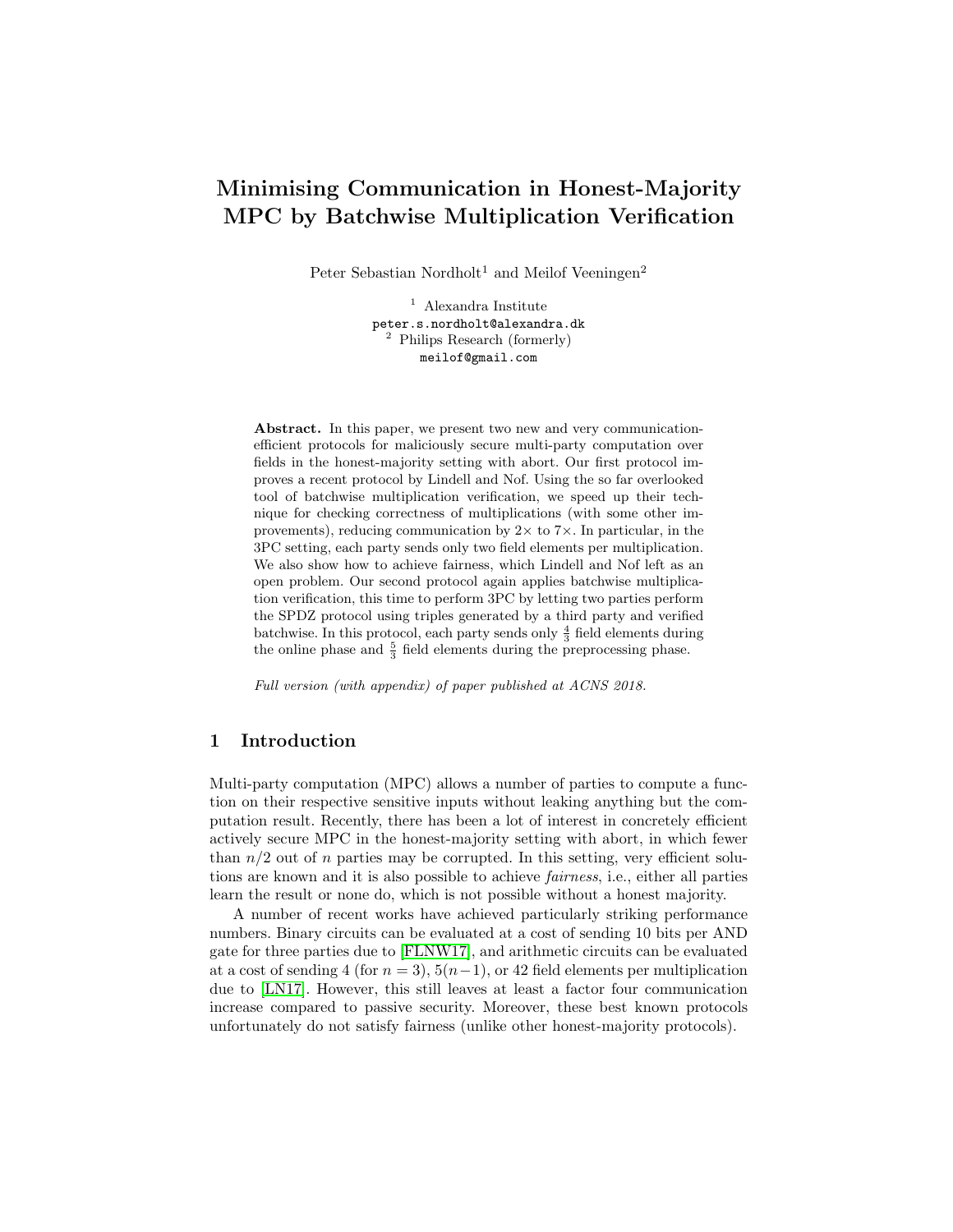In this work, we improve on the state-of-the-art of concretely efficient honestmajority MPC by further decreasing communication complexity, while also supporting fairness. Concerning communication complexity, we decrease communication in the three main variants of the protocol of Lindel and Nof by factors of approximately 2, 5, and 7, respectively. In all cases, the gap between passive and active security becomes only a factor 2. Moreover, in the three-party setting, the best protocol now requires sending just two messages per party per multiplication. Some of this improvement comes from better use of PRNGs; a more significant improvement comes from applying the tool of batchwise multiplication verification [\[BFO12\]](#page-17-2), a technique that allows to check that many multiplications have been performed correctly by essentially checking a single multiplication.

We additional provide a novel three-party protocol, based on the SPDZ protocol [\[DPSZ12\]](#page-17-3), that reduces online communication from 2 in our protocol described above to  $\frac{4}{3}$  messages per party per multiplication. This comes at the expense of requiring a *preprocessing* phase with  $\frac{5}{3}$  messages per party per multiplication. Our SPDZ-based protocol also makes heavy use of PRNGs and batchwise multiplication verification, but additionally incorporates the idea of taking a two-party protocol in the preprocessing model, and replacing the distributed preprocessing protocol by in-the-plain preprocessing by a third party. This idea was known before but, as far as we know, has never been applied; we extend this idea by allowing the preprocessing to be spread evenly between the three parties. By way of comparison, in the two-party dishonest majority setting, a recent SPDZ variant by Keller *et. al* [\[KPR17\]](#page-17-4) requires the equivalent of around 130 field elements to be sent per party, highlighting the communication gap between the honest- and dishonest-majority settings.

In both our Lindell-Nof and our SPDZ based protocol, the decrease in communication implies an increase in computation, but we show that in many practical settings, communication is still the bottleneck.

Finally, we show how to add fairness both of our constructions. We employ general principles to achieve fairness such as using signature-based broadcast for agreement and MACs or signatures to prevent output manipulation. Our solutions are especially crafted to ensure that they add as little practical overhead as possible; in particular, they do not affect the above communication complexity results. This means that communication-efficient, actively secure MPC is possible in practice without having to sacrifice fairness.

### 1.1 Outline

We discuss preliminaries in Sections [2,](#page-2-0) before presenting our Lindell-Nof-based and SPDZ-based constructions in Sections [3](#page-4-0) and [4,](#page-9-0) respectively. We give a brief performance analysis in Section [5.](#page-15-0)

### 1.2 Related Work

Several recent works are closely related to this paper. Concerning efficient honestmajority MPC, the most relevant work is the framework for communication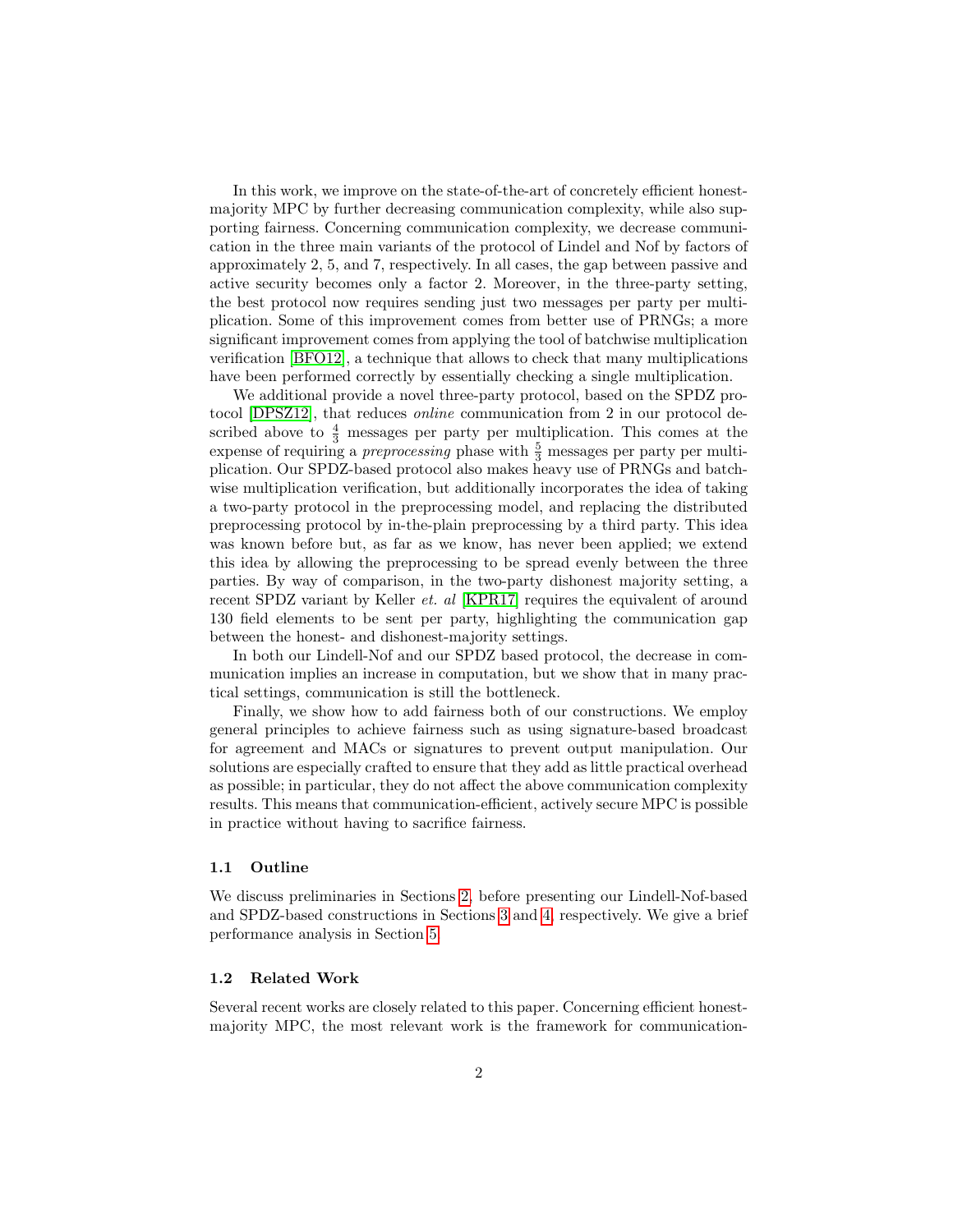efficient MPC from [\[LN17\]](#page-17-1) that forms the basis of our first protocol. It is also the closest competitor in terms of overall communication complexity that we are aware of. Another recent honest-majority MPC framework is due to [\[DOS17\]](#page-17-5). Although their construction is quite a bit less communication-efficient than ours, it does work for arbitrary rings as opposed to just fields. They also provide a (less efficient) construction for fairness largely based on the same principles as ours.

Concerning the technique of batchwise multiplication verification, the groundwork was laid out in several earlier works. Ben-Sasson et al. [\[BFO12\]](#page-17-2) first proposed batchwise multiplication verification. As discussed below, there it was used to get an asymptotic result; we are not aware of works using it to improve practical performance. Works such as the Pinocchio verifiable computation system [\[PHGR13\]](#page-18-0) and the Trinocchio protocol that combines it with MPC [\[SVdV16\]](#page-18-1) were a main inspiration to start seeing batchwise multiplication verification also as a tool that may deliver practical efficiency. Corrigan-Gibbs and Boneh [\[CB17\]](#page-17-6) first proposed to use batchwise multiplication verification where one party provides data and a number of other parties verify it, as in our SPDZ-based protocol; but there it is not for performing the MPC but for checking its inputs.

# <span id="page-2-0"></span>2 Preliminaries

In this section, we present our notation and the security model for honestmajority MPC with abort, and the main technique we will use to minimise its communication: batchwise multiplication verification.

### 2.1 Notation and Security Model

The protocols in this paper are for *n* parties  $P = \{P_1, P_2, \ldots, P_n\}$ , where an adversary may statically corrupt a minority of up to t parties, i.e.,  $2t < n$ . We generally work in the field  $\mathbb{Z}_p$  for some prime  $p > 2^{\sigma}$ , where  $\sigma$  is a statistical security parameter. We use [x] to denote a Shamir secret sharing of x;  $\llbracket x \rrbracket$  to denote an additive sharing; and  $\langle x \rangle = (\llbracket x \rrbracket, \llbracket \alpha x \rrbracket)$  to denote a SPDZ sharing consisting of an additive sharing of the value and its MAC.  $[x]_i$ ,  $[x]_i$ ,  $\langle x \rangle_i$  refer to shares held by party  $P_i$ . We heavily use pseudorandom number generators (PRNGs) to sample random data. For a pseudorandom number generator prng we use the notation  $r \leftarrow$  prng to indicate sampling r uniformly at random (from the relevant domain). [a, b] denotes the interval  $[a, a+1, \ldots, b]$ .

We define security in the traditional standalone security model from [\[Can00\]](#page-17-7) as adapted in [\[LN17\]](#page-17-1). Security in this model is captured by demanding indistinguishability of the real-world protocol execution to an ideal-world execution with a trusted third party. In the real-world model, the protocol is run between honest parties in the presence of a non-uniform probabilistic polynomial time adversary  $A$  that acts on behalf of the corrupted parties. We assume a synchronous network with pairwise private channels and a rushing adversary (that receives its messages in each round before it sends them). A party may abort, meaning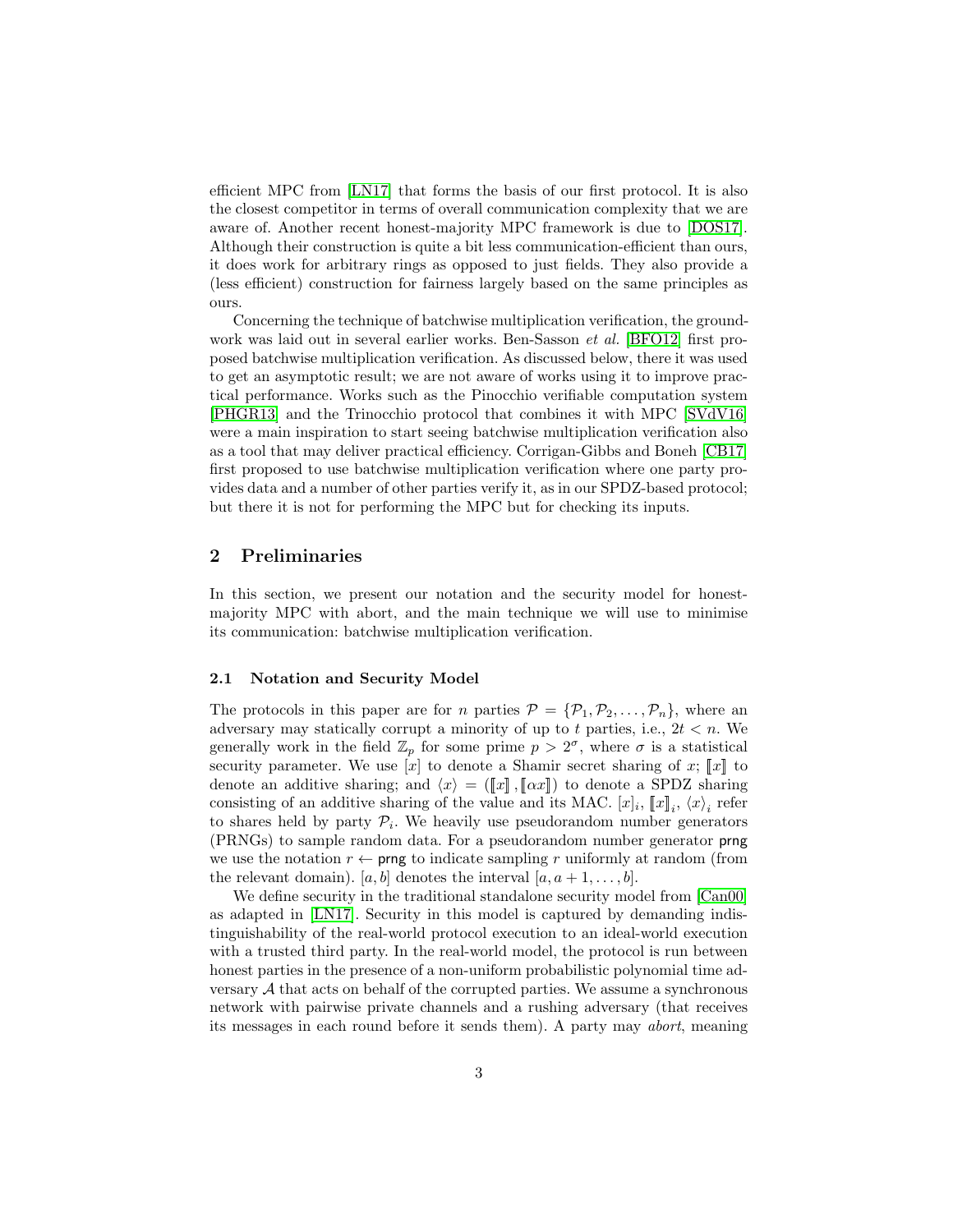it sends a special abort message to all parties, who abort in the next round. An execution of a protocol  $\pi$  in this model with inputs  $x_1, \ldots, x_n$ , adversarial auxiliary input z and security parameter  $\kappa$  is denoted  $\text{Real}_{\pi,\mathcal{A}(z),\mathcal{C}}(x_1,\ldots,x_n,\kappa)$ . This is a tuple containing the outputs of the honest parties and an arbitrary output chosen by the adversary.

The ideal-world model defines how an idealised protocol execution looks like in which the computation is performed by an incorruptible trusted party executing a certain functionality. The functionality defines the exact security guarantees; we will define variants with and without fairness. In the ideal-world model, the trusted party executes the functionality in the presence of the honest parties and a non-uniform probabilistic polynomial time adversary  $S$ .

The functionalities for fair and non-fair MPC both start with each party  $P_i$ sending its input  $x_i$  to the trusted party. The adversary may choose an arbitrary input for corrupted parties and may also provide ⊥ to indicate an abort. The trusted party computes output y as specified by f, or sets  $y = \pm$  if the adversary supplied  $\bot$ . In the *fair variant*, the trusted party sends the outputs to all of the parties. In the non-fair variant, the trusted party sends y to the adversary who returns  $c \in {\{\top, \bot\}}^n$ . For each party  $\mathcal{P}_i$ , if  $c_i = {\top}$  the trusted party sends y to  $\mathcal{P}_i$ , otherwise it sends  $\perp$ . Ideal-world executions with these functionalities are denoted  $Ideal_{f,\mathcal{S}(z),\mathcal{C}}(x_1,\ldots,x_n,\kappa)$  or  $Ideal_{f,\ldots}^{fair}(\ldots)$ : a tuple containing the outputs of the honest parties and an arbitrary output chosen by the adversary.

Security is defined as indistinguishability between real-world and ideal-world executions. Precisely, we say that a protocol  $\pi$  securely computes f with statistical security parameter  $\sigma$  for honest majority if, for every adversary A, there exists a simulator S such that, for all  $x_i, z, \mathcal{C}$  with  $|\mathcal{C}| \leq t$ , the distinguishing probability between  $\text{Ideal}_{f,\mathcal{S}(z),\mathcal{C}}(x_1,\ldots,x_n,\kappa)$  and  $\text{Real}_{\pi,\mathcal{A}(z),\mathcal{C}}(x_1,\ldots,x_n,\kappa)$  is at most  $2^{-\sigma} + \mu(\kappa)$  for some  $\mu$  negligible in  $\kappa$ . Protocol  $\pi$  fairly computes f with statistical security parameter  $\sigma$  for honest majority if the same holds with respect to Ideal $f_{n}^{\text{fair}}(\ldots)$ . Security can also be defined more generally for any functionality  $\mathcal{F}$ . As is well-known, we can design protocols containing calls to an ideal functionality  $\mathcal F$  (in the so-called  $\mathcal F$ -hybrid model) and then replace the ideal functionality by a secure protocol implementing it [\[Can00\]](#page-17-7).

The above model describes standalone executions with synchronous communication, but we believe that neither limitation is inherent to our protocol. In asynchronous models, unlike above, there is no global round clock. In general, synchronous protocols can be made asynchronous by having each party confirm to all other parties that it has received all messages for round  $t$ , and only proceeding to send messages for round  $t + 1$  after receiving all confirmations [\[KLR06\]](#page-17-8), but this is of course costly. We expect that such confirmations are only necessary at a few points in our protocol. In composable models, unlike the standalone model above, protocols are proven secure also in the presence of simultaneous other protocols and protocol instances. Here, we note that we use only black-box non-rewinding simulators, so adding "start synchronisation" should be enough to achieve composability [\[KLR06\]](#page-17-8). We leave details for future work.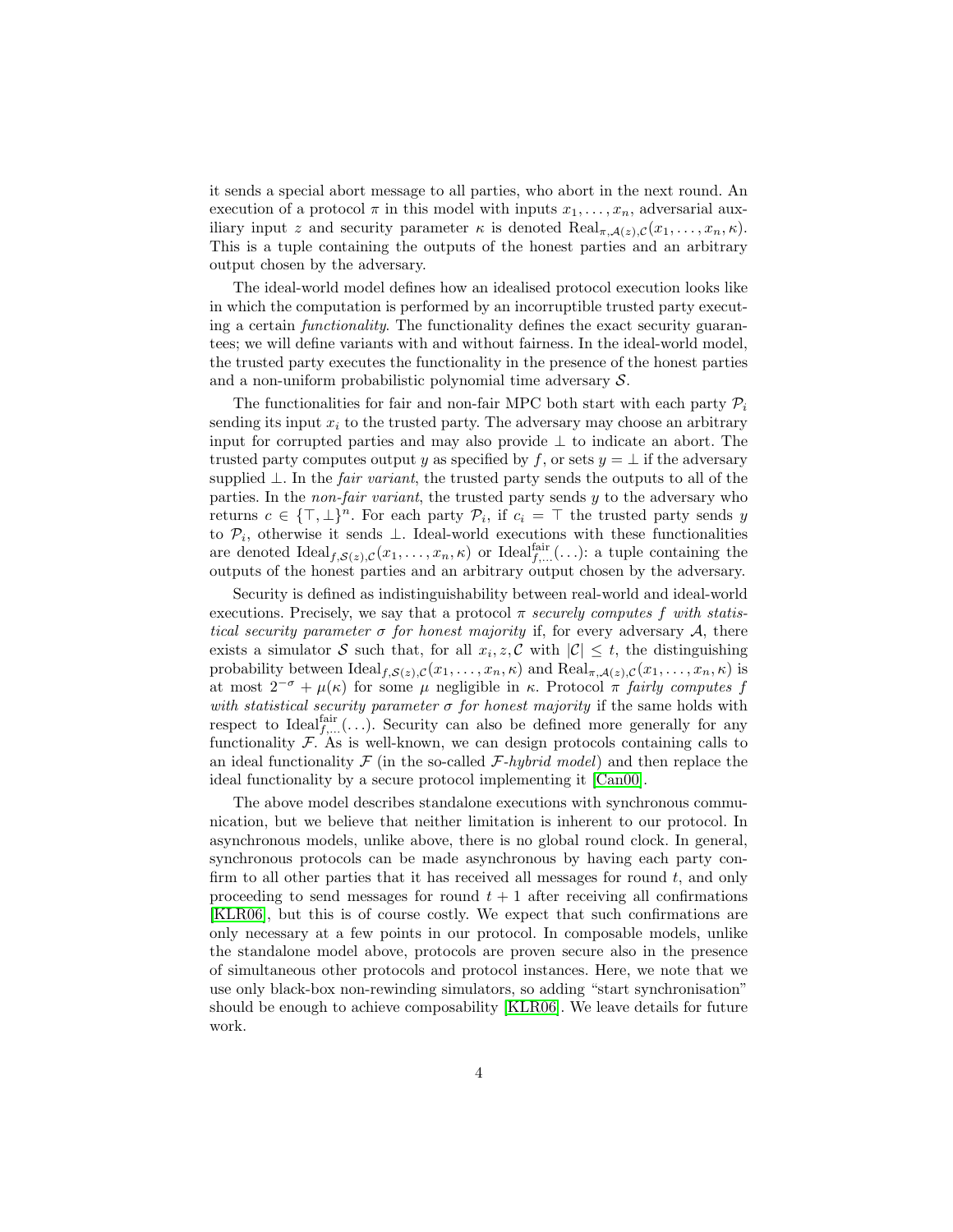#### 2.2 Batchwise Multiplication Verification

Batchwise multiplication verification was introduced in [\[BFO12\]](#page-17-2) to improve the asymptotic complexity of verifying preprocessed multiplication triples over small fields. Standard multiplications checks, e.g. based on sacrificing, scale with the security parameter (which is larger than the field size), but using batchwise multiplication verification, these costs can be spread over a batch.

In particular, given secret-shared values  $[a_1], \ldots, [a_N], [b_1], \ldots, [b_N], [c_1], \ldots$  $[c_N]$ , the goal is to verify that  $c_i = a_i \cdot b_i$  for all i. This is done by translating these N equalities of field elements into a single equality of polynomials, and verifying this equality based on the Schwartz-Zippel lemma [\[Zip79,](#page-18-2)[Sch80\]](#page-18-3). Fix nonzero  $\omega_1, \ldots, \omega_{2N-1}$ , and let  $A(x), B(x)$  be of degree  $\leq N-1$  such that for  $i \in [1, N], A(\omega_i) = a_i$  and  $B(\omega_i) = b_i$ . If we let  $C(x) = A(x)B(x)$ , then obviously  $C(\omega_i) = c_i$  for  $i \in [1, N]$ , but the converse is also true: if there exists a polynomial  $C(x)$  of degree  $\leq 2N-1$  such that  $C(x) = A(x)B(x)$  and  $C(\omega_i) = c_i$ for  $i \in [1, N]$ , this implies  $c_i = a_i \cdot b_i$ .

In batchwise multiplication verification, first,  $C(x)$  is constructed by computing  $C(\omega_i) = A(\omega_i) \cdot B(\omega_i)$ ,  $j \in [N+1, 2N-1]$  using passively secure MPC and deriving its coefficients by interpolation. Then,  $A, B$ , and  $C$  are evaluated in a random point  $s \notin {\omega_1, \ldots, \omega_{2N-1}}$ . This can be done with local linear operations given shares of the  $a_i, b_i, c_i$ , and  $C(\omega_j)$ . Finally, a multiplication check protocol is run to check that  $A(s) \cdot B(s) = C(s)$ . The Schwartz-Zippel lemma, states that for a non-zero degree d polynomial,  $P$ , over field  $\mathcal F$  of and a random  $r \in S$  for a finite  $S \subseteq \mathcal{F}$  the probability that  $P(r) = 0$  is at most  $d/|S|$ . Thus if  $A(s) \cdot B(s) = C(s)$  then with high probability,  $A(x) \cdot B(x) = C(x)$  as polynomials and hence  $a_i \cdot b_i = c_i$ . Note that for each triple, an additional passively secure multiplication is needed, but the multiplication check is performed only once per batch, giving the asymptotic advantage.

In [\[CB17\]](#page-17-6), the above idea is used in a different setting: some party provides inputs to MPC, and we want to verify that inputs satisfy a certain property. This property is phrased in terms of a number of multiplications of linear combinations of inputs, and the multiplications are checked similarly to above. In this case, the inputter determines and provides the "witness" values  $C(\omega_i)$  proving that the multiplications are correct, and the computing parties again use a simple protocol to check that  $A(s) \cdot B(s) = C(s)$ . It is also shown there that the various polynomial computations can be performed efficiently using FFTs.

# <span id="page-4-0"></span>3 Lindell-Nof with Fewer Messages and More Fairness

In this section, we show how to reduce the communication complexity of the Lindell-Nof protocol for honest-majority MPC [\[LN17\]](#page-17-1) and how to add fairness. We outline their construction (Section [3.1\)](#page-5-0); plug in batchwise multiplication verification (Section [3.2\)](#page-5-1); analyse and further reduce communication complexity (Section [3.3\)](#page-7-0); finally, we show how to achieve fairness and discuss two other improvements (Section [3.4\)](#page-8-0).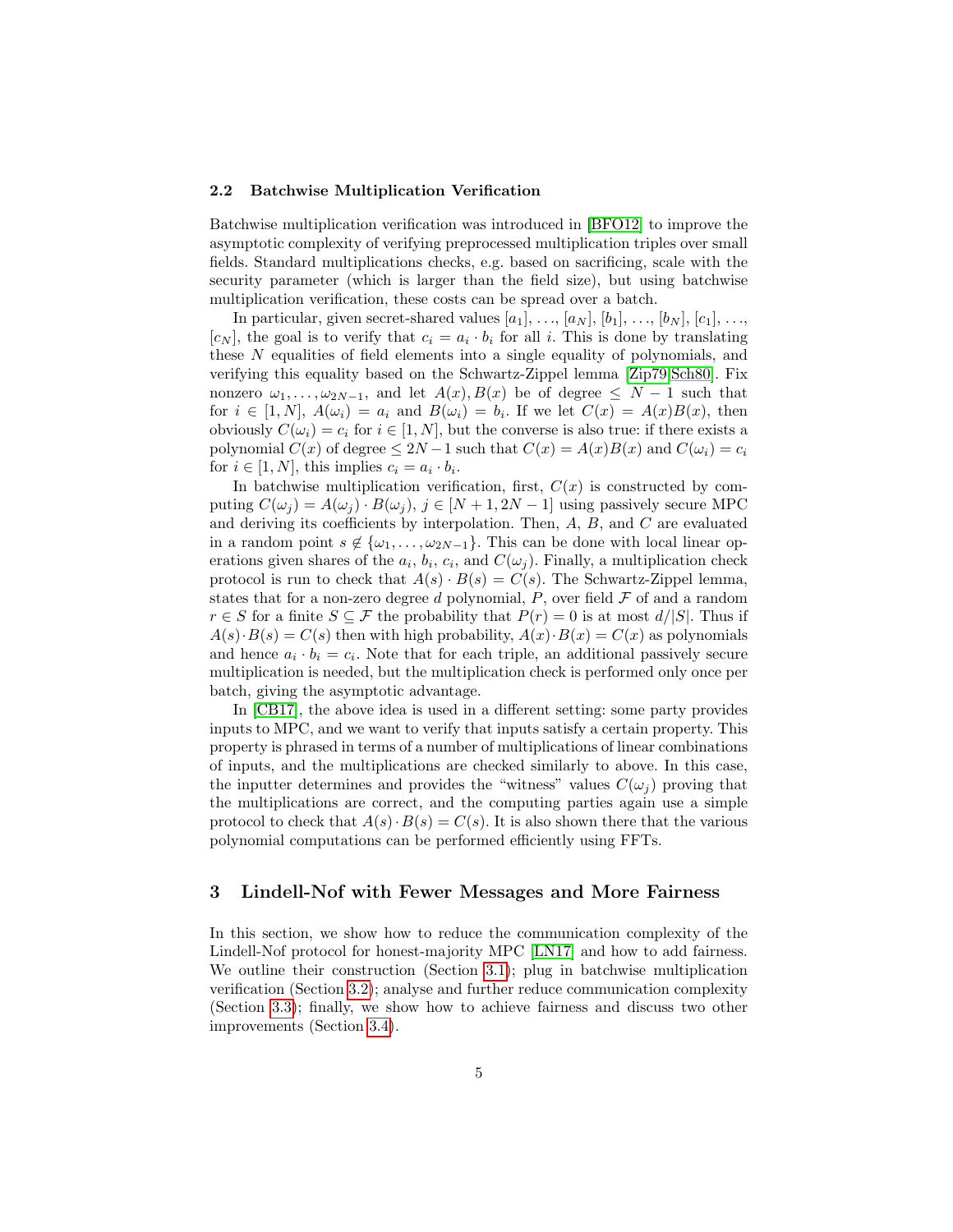# <span id="page-5-0"></span>3.1 The Lindell-Nof Construction

Lindell and Nof present a framework for efficient actively secure MPC with a honest majority [\[LN17\]](#page-17-1). The basic observation underlying this framework is that many passively secure MPC protocols are "actively secret", essentially meaning that an active attack can break correctness of the computation, but not privacy. Hence, to perform a computation in an actively secure way, one can simply perform the computation using a passively secure protocol and, prior to opening the result, retrospectively check that all multiplications, as these are the only operations that require interaction, have been performed correctly.

In slightly more detail, the Lindell-Nof construction uses of  $t$ -out-of-n secret sharing, such as Shamir secret sharing or replicated secret sharing. The protocol starts with all parties secret-sharing their inputs, and checking whether they are "correct", in the sense that the shares of all honest parties reconstruct to a unique value. Next, a passively secure MPC is executed, with linear operations performed locally on shares and multiplication using known protocols for Shamir by Gennaro et al. [\[GRR98\]](#page-17-9), Damgård and Nielsen [\[DN07\]](#page-17-10) and for replicated secret sharing by Araki et. al  $[AFL+16]$  $[AFL+16]$ . We will refer to these three multiplication methods as GRR, DN and AFL+ respectively. Finally, the correctness of the performed multiplications is checked using one of two possible methods, and if this check passes, the secret shares of the output are reconstructed to obtain the output. Overall, this gives active security without fairness with relatively little communication.

# <span id="page-5-1"></span>3.2 Plugging in Batchwise Multiplication Verification

We now show how batchwise multiplication verification can be used to efficiently implement the multiplication check in the Lindell-Nof protocol. As discussed above, the multiplication check is called at the end of the protocol to check correctness of a number of passively secure multiplications performed before.

Our protocol performing this multiplication check is shown in Fig. [1.](#page-6-0) The protocol uses functionalities  $\mathcal{F}_{\text{RAND}}$  for generating share r for random  $r \in \mathbb{Z}_p$  and  $\mathcal{F}_{\text{CON}}$  for generating a public field element  $r \in \mathbb{Z}_p \setminus \{0\}$  known to all parties as described in [\[LN17\]](#page-17-1). Moreover, it uses a passively secure multiplication protocol that, as described by Lindell and Nof [\[LN17\]](#page-17-1), needs to be "secure up to additive attacks", meaning that the adversary can manipulate its result only by adding an additive offset to its result. The GRR, DN and AFL+ protocols mentioned above all meet this requirement.

Our multiplication protocol follows the basic idea of [\[BFO12\]](#page-17-2), but avoids its actively secure  $A(s) \cdot B(s) = C(s)$  check. We add a random multiplication triple  $(a_N, b_N, c_N)$  to the batch of triples and choose s uniformly at random from  $\mathbb{Z}_p$ . Then, the values of  $A(s), B(s), C(s)$  are uniformly random and can be opened so that the check  $A(s) \cdot B(s) = C(s)$  can be performed in the plain. (Note that this option was not available to the authors of [\[BFO12\]](#page-17-2) since they need s from an extension field so  $A(s)$ ,  $B(s)$ ,  $C(s)$  are not uniform.)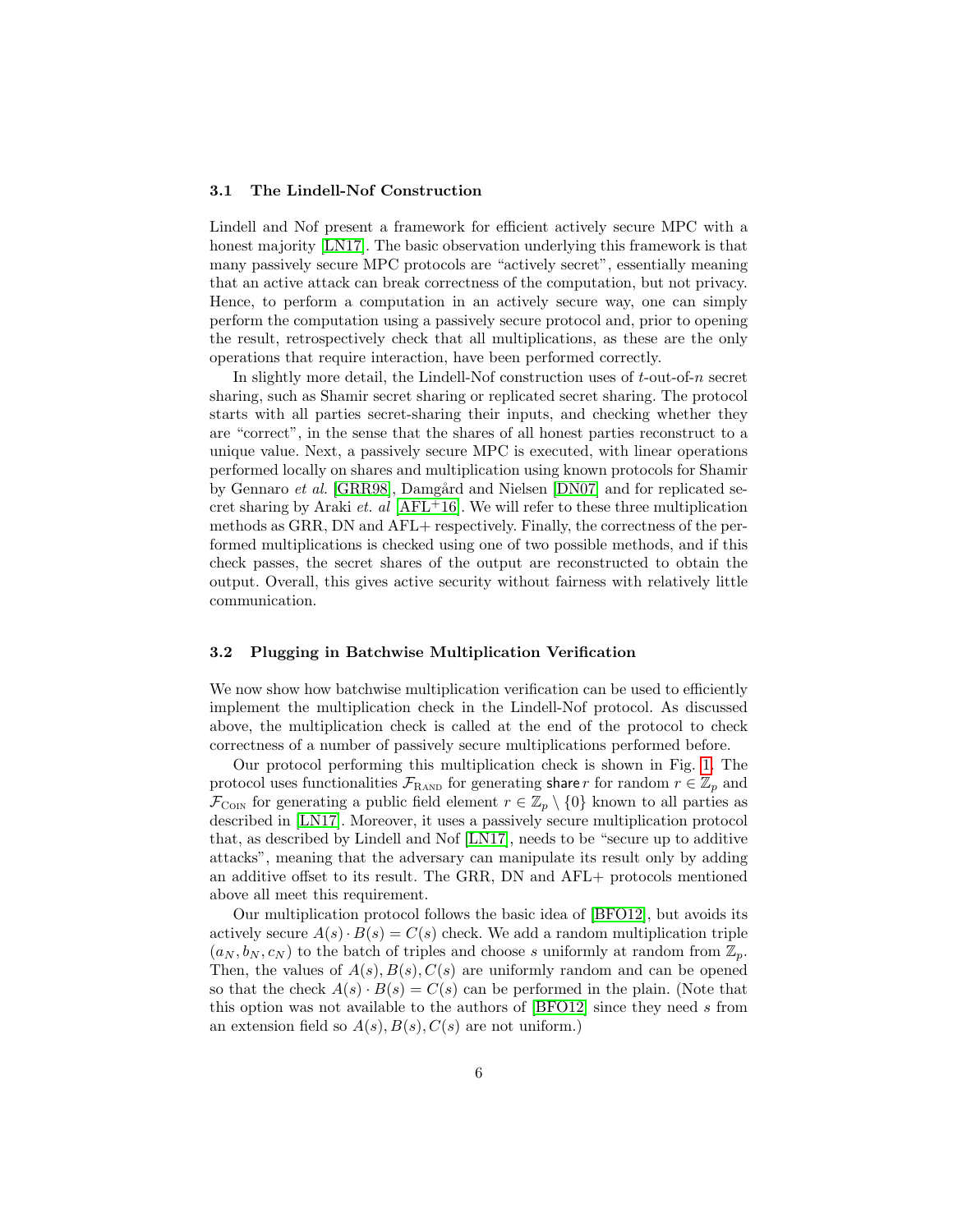## Protocol: Batchwise multiplication check for Lindell-Nof (batch size N):

**Inputs:** The parties hold a list of triples  $([a_i], [b_i], [c_i])_{i=1}^{N-1}$  they want to verify.

- 1. Generate random  $[a_N], [b_N]$  with  $\mathcal{F}_{\text{RAND}}$  and together compute  $[c_N] \leftarrow [a_N] \cdot [b_N]$
- 2. Let  $A(x)$ ,  $B(x)$  be of degree  $\leq N-1$  such that  $A(\omega_i) = a_i$ ;  $B(\omega_i) = b_i$  for  $i \in [1, N]$ . Using  $[a_i]$  and  $[b_i]$ , locally compute  $[a_j] = [A(\omega_j)], [b_j] = [B(\omega_j)]$  for  $j \in [N+1, 2N-1]$
- 3. Together compute  $[c_j] \leftarrow [a_j] \cdot [b_j]$  for  $j \in [N+1, 2N-1]$
- 4. Generate random s with  $\mathcal{F}_{\text{CON}}$ . Repeat until  $s \notin \{0, \omega_1, \ldots, \omega_{2N-1}\}.$
- 5. Let  $C(x)$  be of degree  $\leq 2N-2$  such that  $C(\omega_i) = c_i$  for  $i \in [1, 2N-1]$ . Locally compute  $[A(s)], [B(s)]$  and  $[C(s)]$  as linear combinations of  $([a_i])_{i=1}^N$ ,  $([b_i])_{i=1}^N$ and  $([c_i])_{i=1}^{2N-1}$  respectively
- 6. Exchange secret shares  $[A(s)], [B(s)]$  and  $[C(s)]$  between all parties. Output accept if the shares are correct and  $A(s)B(s) = C(s)$ .

<span id="page-6-0"></span>Fig. 1. Batchwise multiplication check for Lindell-Nof

We now prove correctness of our multiplication check. In Lindell-Nof, correctness of their multiplication check is shown in [\[LN17,](#page-17-1) Lemma 3.9]. We prove that the same result holds for our multiplication check, implying that it can be used as a drop-in replacement in their protocol. Actually, our result is slightly more complete since we do not just prove correctness but also privacy of the multiplication check. In the appendix, we use this result for a self-contained proof of an optimised version of the Lindell-Nof protocol.

<span id="page-6-1"></span>**Proposition 1.** Suppose shares  $([a_i], [b_i])_{i=1}^{N-1}$  are correct and  $([c_i])_{i=1}^{N-1}$  are valid, and that  $[\cdot] \leftarrow [\cdot] \cdot [\cdot]$  is a multiplication protocol secure up to additive attack. There exists a simulator that, on input  $\Delta_i := c_i - (a_i \cdot b_i)$  and the shares held by the corrupted parties, simulates an execution of the protocol from Fig. [1](#page-6-0) with respect to an active adversary corrupting a minority of parties with statistical distance at most negligibly greater than  $(2N-2)/(|\mathbb{Z}_p|-2N)$ . In particular, if any  $\Delta_k \neq 0$ , then the honest parties output accept with at most this probability; if all  $\Delta_k = 0$ then honest parties fail or succeed at the will of the adversary.

Proof. The simulator proceeds as follows. The simulator first simulates the generation of random  $[a_N]$  and  $[b_N]$  and the computation of  $[c_N]$ ,  $[a_{N+1}]$ , ...,  $[a_{2N-1}]$ ,  $[b_{N+1}], \ldots, [b_{2N-1}], [c_{N+1}], \ldots, [c_{2N-1}],$  learning the errors  $\Delta_N, \ldots, \Delta_{2N-1}$  to the  $c_i$  introduced by the adversary (which is possible since the protocol is secure up to additive attack). Simulate the generation of  $s$  and the computation of  $[A(s)]$ ,  $[B(s)]$ , and  $[C(s)]$ . Let  $D(x)$  be of degree  $\leq 2N-2$  such that  $D(\omega_1) = \Delta_1, \ldots, D(\omega_{2N-1}) = \Delta_{2N-1}$ . If  $(\Delta_1, \ldots, \Delta_{2N-1}) \neq \mathbf{0}$  but  $D(s) = 0$ , abort. Generates random  $A(s)$  and  $B(s)$ , and let  $C'(s) = A(s) \cdot B(s)$  and  $C(s) = C'(s) + D(s)$ . Simulate the opening of  $[A(s)]$  to  $A(s)$ ,  $[B(s)]$  to  $B(s)$ , and  $[C(s)]$  to  $C(s)$ . Let the honest parties output success if  $D(s) = 0$  and the adversary provides the correct shares of  $[A(s)]$ ,  $[B(s)]$ ,  $[C(s)]$  and fail otherwise.

We argue that this simulation is indeed indistinguishable. For this, we need to check that the view of the adversary and the outputs of the honest parties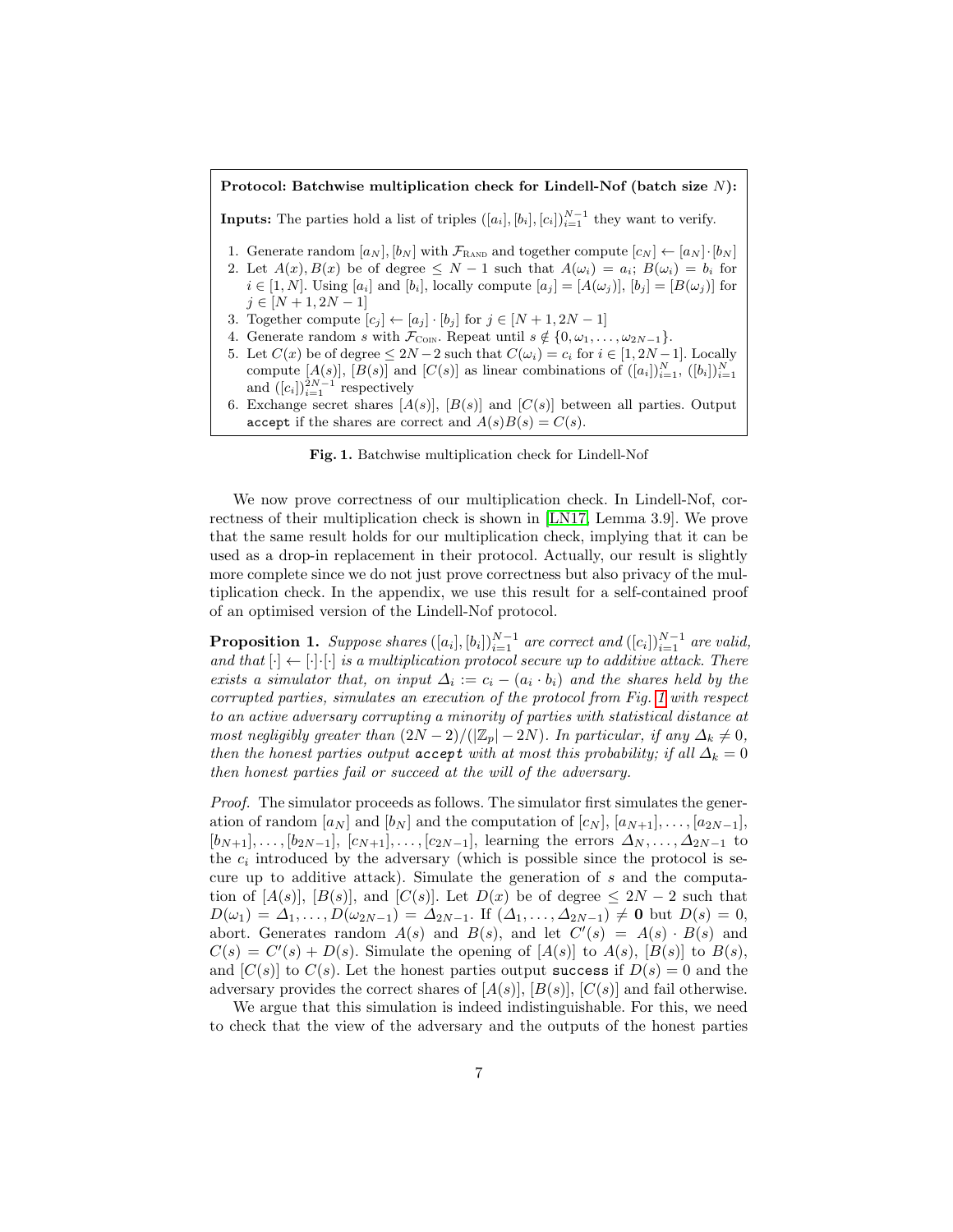in the simulation are indistinguishable from a real execution. Concerning the view of the adversary, note that the values  $A(s)$  and  $B(s)$  that are opened are uniformly random because of the inclusion of the random  $[a_N]$ ,  $[b_N]$ . Given these values  $A(s)$  and  $B(s)$ ,  $C'(s) = A(s) \cdot B(s)$  is the value that is opened for  $[C(s)]$ if all multiplications are correct. By linearity of the computation of  $C(s)$ , given  $A(s)$  and  $B(s)$  the value the adversary expects for  $[C(s)]$  is  $C'(s) + D(s)$ . Hence, the simulation of the multiplication check is indistinguishable to the adversary and its success implies  $(\Delta_1, \ldots, \Delta_{c_1}) = 0$ , unless  $(\Delta_1, \ldots, \Delta_{2N-1}) \neq 0$  and  $D(s) = 0$ . But  $D(s)$  is the evaluation of a polynomial of degree at most  $2N - 2$ in a random point from  $\mathbb{Z}_p \setminus \{0, \omega_1, \ldots \omega_{2N-1}\}$ , so by the Schwartz-Zippel lemma, if  $(\Delta_1, \ldots, \Delta_{c_1}) \neq \mathbf{0}$  then  $D(s) = 0$  with probability  $(2N-2)/(|\mathbb{Z}_p| - 2N)$ . Hence, except with this probability, the adversary cannot make wrong multiplications pass the check, so also the honest parties' outputs are indistinguishable.  $\Box$ 

Corollary 1 (Informal). The protocol for computing an arithmetic circuit over a finite field from [\[LN17\]](#page-17-1) with the batchwise multiplication check from Fig. [1](#page-6-0) computes any n-party functionality f with computational security in the presence of a malicious adversary controlling up to  $t < n/2$  corrupted parties.

In Appendix [A,](#page-18-4) we present an optimised and slightly simplified version of the Lindell-Nof protocol and prove its security in detail.

#### <span id="page-7-0"></span>3.3 Performance Analysis and Optimisation with PRNGs

Table [1](#page-8-1) shows how the amount of communication in the Lindell-Nof protocol is reduced by batchwise multiplication verification, and how it can be further reduced with PRNGs. As mentioned above Lindel and Nof give three concrete instantiations of their protocol based on the GRR, DN and AFL+ multiplication protocols respectively [\[GRR98,](#page-17-9)[DN07,](#page-17-10)[AFL](#page-17-11)+16]. (The exact variants of the protocols used for this comparison are given in Appendix [A.](#page-18-4)) They instantiate three core operations, multiplying, opening shared values and generating a random shared value, and use them in two multiplication checks. The first check uses 2 multiplications, 2 random values and 3 openings; the second check uses 6 multiplications and 3 random values. In GRR, the first check is used; in DN, the second check is used; and in AFL+, a slight optimisation of the first check is used, leading to the given performance in Table [1.](#page-8-1)

As shown, using batchwise multiplication verification, checking a multiplication requires essentially one additional multiplication. As a result, using it instead of either of the Lindell-Nof multiplication checks reduces communication by a factor 2 to 3.5. The constant cost of the check (hidden behind the  $\geq$ symbol in the table) is spread over the triples in a batch but pretty small: e.g., for ≤ 10 parties the batch size needed to make the overhead less than one is always less than 50 and to make it less than 0.1 it is less than 500. As shown in Section [5,](#page-15-0) this is possible without affecting computational complexity too much.

Using PRNGs, we can reduce communication in the GRR and DN constructions even further. For instance, consider the re-sharing of values that takes place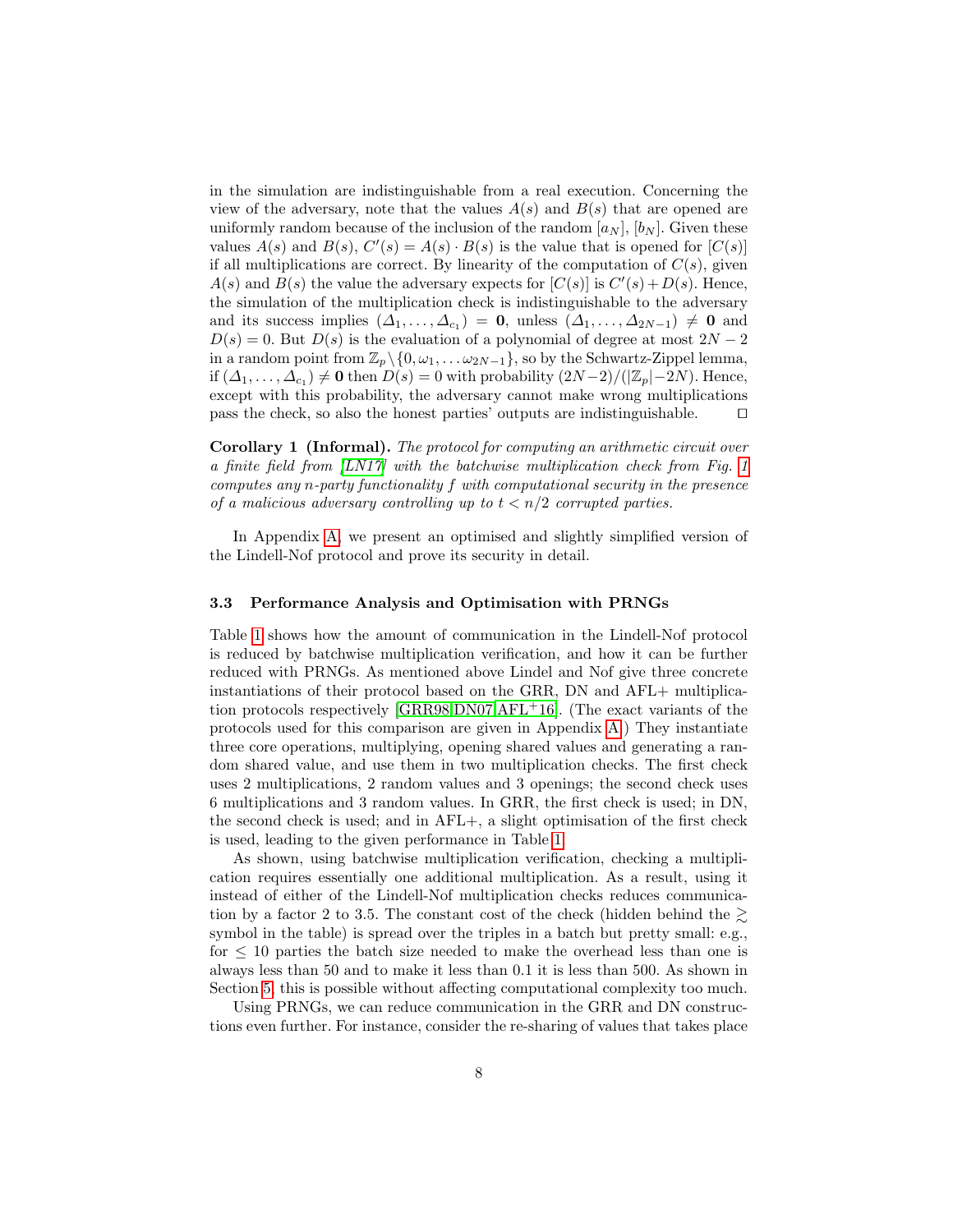| Operation                                     | $_{\rm GRR}$ | $_{\rm GRR}$        | $\mathbf{DN}$ | $DN-$         | ${\rm AFL+}$ |
|-----------------------------------------------|--------------|---------------------|---------------|---------------|--------------|
|                                               |              | <b>PRNG</b>         |               | <b>PRNG</b>   |              |
| Random value                                  |              |                     | $\leq 2$      |               |              |
| Opening                                       | $n-1$        | $n-1$               | $n-1$         | $n-1$         |              |
| Passive mult.                                 | $n-1$        | $n-t-1$             | $\lesssim 6$  | $\lesssim 3$  |              |
| $LN$ mul + check                              |              | $5(n-1)$ $6(n-t-1)$ | $\lesssim 42$ | $\lesssim$ 18 |              |
| Batch mul + check $\geq 2(n-1) \geq 2(n-t-1)$ |              |                     | $\gtrsim 12$  | $\gtrsim 6$   | $\gtrsim 2$  |

<span id="page-8-1"></span>Table 1. Field elements sent per party for the Lindell-Nof protocol instantiated with GRR, DN (both with or without PRNG optimizations) and AFL+ (with PRNG optimization). The number of parties and the threshold is denoted by  $n$  and  $t$  respectively (generally  $n \approx 2t$ ). Grey areas are our results

in GRR multiplication: instead of sending shares to each party, the dealing party can simply set the shares of t parties by pairwise PRNGs between him and the recipients so that he only needs to send  $n - t - 1$  shares, halving communication if  $n = 2t + 1$ . This idea is of course not new, but it is still important for us since applying it reduces communication in the Shamir constructions by an additional factor of at least two. In particular, using PRNGs, the Shamir-based construction with GRR becomes as communication-efficient as the PRNG-based construction. Details appear in Appendix [A.](#page-18-4)

#### <span id="page-8-0"></span>3.4 Further Improvements

Adding Fairness To achieve fairness, we first let the parties reach agreement on whether to produce an output. Once there is agreement, we let the parties derive the output in such a way that the adversary cannot force a failure anymore.

To reach agreement, we use detectable broadcast [\[FGMvR02\]](#page-17-12). Detectable broadcast lets a party send a message to all parties so that either all parties receive the same message, or all parties agree that the broadcast has failed. In our case, the adversary may cause this failure after seeing the value to be broadcast. Unlike full broadcast, it can be achieved over private channels without set-up assumptions. Essentially, [\[FGMvR02\]](#page-17-12) achieves detectable broadcast by letting each party once pick and distribute a public key, and performing a pairwise check if all parties consistently sent out their keys. After this setup, broadcasts are performed with the standard Dolev-Strong protocol [\[DS83\]](#page-17-13). In our protocol, parties detectably broadcast their shares of  $A(s)$ ,  $B(s)$ , and  $C(s)$  in the last round of the multiplication check; the parties decide to produce an output only if all parties have successfully broadcast a value; all shares consistently reconstruct to some values  $A(s)$ ,  $B(s)$ , and  $C(s)$ ; and  $A(s) \cdot B(s) = C(s)$ .

To derive the output, we need to ensure that honest parties can detect wrong values sent by corrupted parties. If there are only few parties, each party  $\mathcal{P}_i$  can input a random information-theoretic MAC key  $\alpha_i$ ,  $\beta_i$  into the MPC (with PRSS, this requires no communication) and the parties compute MAC  $\alpha_i \cdot x + \beta_i$  on output  $x$ . After the multiplication check, all parties send their shares of  $x$  and  $\alpha_i x + \beta_i$  to  $\mathcal{P}_i$ , who selects whichever reconstructed x has a correct MAC. For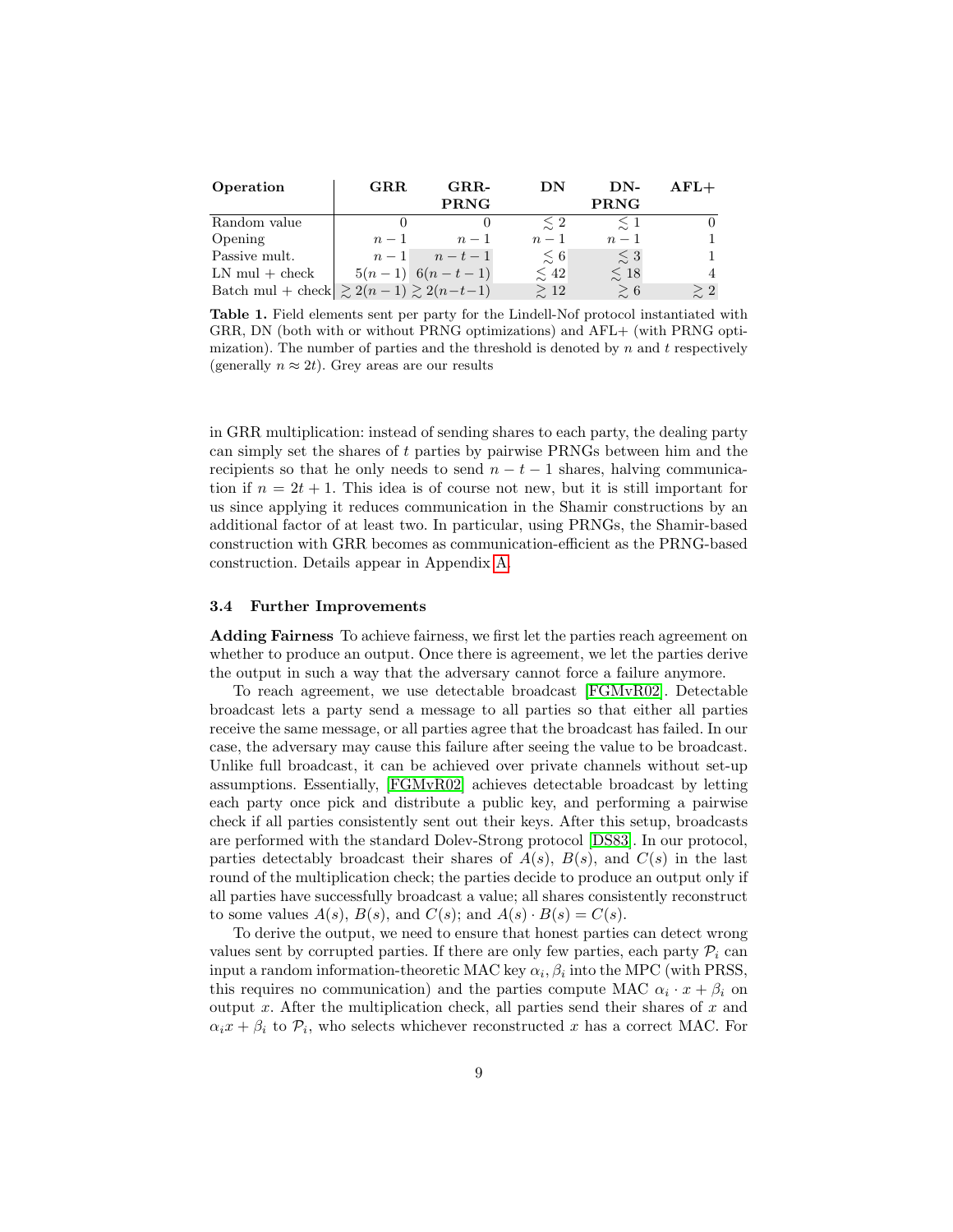many parties, this technique is not secure since it costs  $\log((t+1)\binom{n-1}{t}) \approx n$ bits security; for that case see Appendix [A.3.](#page-21-0)

Efficient inner products One particularly appealing property of MPC based on secret sharing schemes like Shamir and replicated secret sharing, is that they allow inner products  $[c] = \sum_{i=1}^{l} [a_i] \cdot [b_i]$  to be computed at the cost of a single multiplication. Such multiplication protocols first locally perform the multiplication (turning t-out-of-n shared inputs into a 2t-out-of-n sharing of the product) and then re-share the result (turning the product from a  $2t$ -out-of-n sharing back into a  $t$ -out-of-n sharing). To compute an inner product, several local multiplications are first summed up and then the result is re-shared.

We can make such inner product computations actively secure by generalising batchwise multiplication verification to verify many inner products of the same length. Instead of generating two random values and computing their product, we generate 2l random values and compute their inner product. We then define polynomials  $(A_i(x))_{i=1}^l$ ,  $(B_i(x))_{i=1}^l$ ,  $C(x)$  in the natural way; exchange shares of  $(A_i(s))_{i=1}^l, (B_i(s))_{i=1}^l, C(s)$ ; and check whether  $\sum_{i=1}^l A_i(s)B_i(s) = C(s)$ . This gives the same security guarantees as batchwise multiplication verification.

Smaller fields Because of the false positive rate of the Schwartz-Zippel lemma, our construction requires a field of size at least  $2N \cdot 2^{\sigma}$ , where  $\sigma$  is the statistical security parameter. When working over a smaller field, the multiplication check can be performed repeatedly. This way, statistical security can be boosted arbitrarily: repeating the check  $k$  times increases statistical security from  $\log((\lvert \mathbb{Z}_p \rvert - 2N)/(2N-2))$  to  $\log(\binom{\lvert \mathbb{Z}_p \rvert - 2N}{k} / \binom{2N-2}{k})$  bits. Note that repeated checking can be done more efficiently than by just repeating the full check as follows. Instead of adding one random triple to a batch of multiplications, we add  $k$  of them; and instead of generating one random challenge  $s$ , we generate k challenges  $s_i$  and evaluate  $A(s_i)$ ,  $B(s_i)$ , and  $C(s_i)$  for  $i = 1, \ldots, k$ . (These can be opened because of the inclusion of the  $k$  random triples.)

# <span id="page-9-0"></span>4 SPDZ with an Untrusted Dealer

In this section, we present a protocol for honest-majority 3PC. The main contribution is a communication efficient protocol implementing the preprocessing phase for the 2PC SPDZ protocol using batchwise multiplication verification to check the correctness of Beaver triples generated locally by a third party dealer  $\mathcal{P}_3$ . In the online phase two parties  $\mathcal{P}_1, \mathcal{P}_2$  use the preprocessed values in the regular two party  $SPDZ<sup>3</sup>$  $SPDZ<sup>3</sup>$  $SPDZ<sup>3</sup>$  to compute the desired function. Using a small addition to the online SPDZ protocol, based on ideas from [\[JNO14\]](#page-17-14), we can allow the dealer to provide input to and receive output from the 2PC protocol, thus giving an actively secure 3PC protocol in the honest-majority setting. We leave these modifications as an exercise.

<span id="page-9-1"></span><sup>&</sup>lt;sup>3</sup> The version by Damgård *et. al* refered to as SPDZ-2  $[DKL^+13]$  $[DKL^+13]$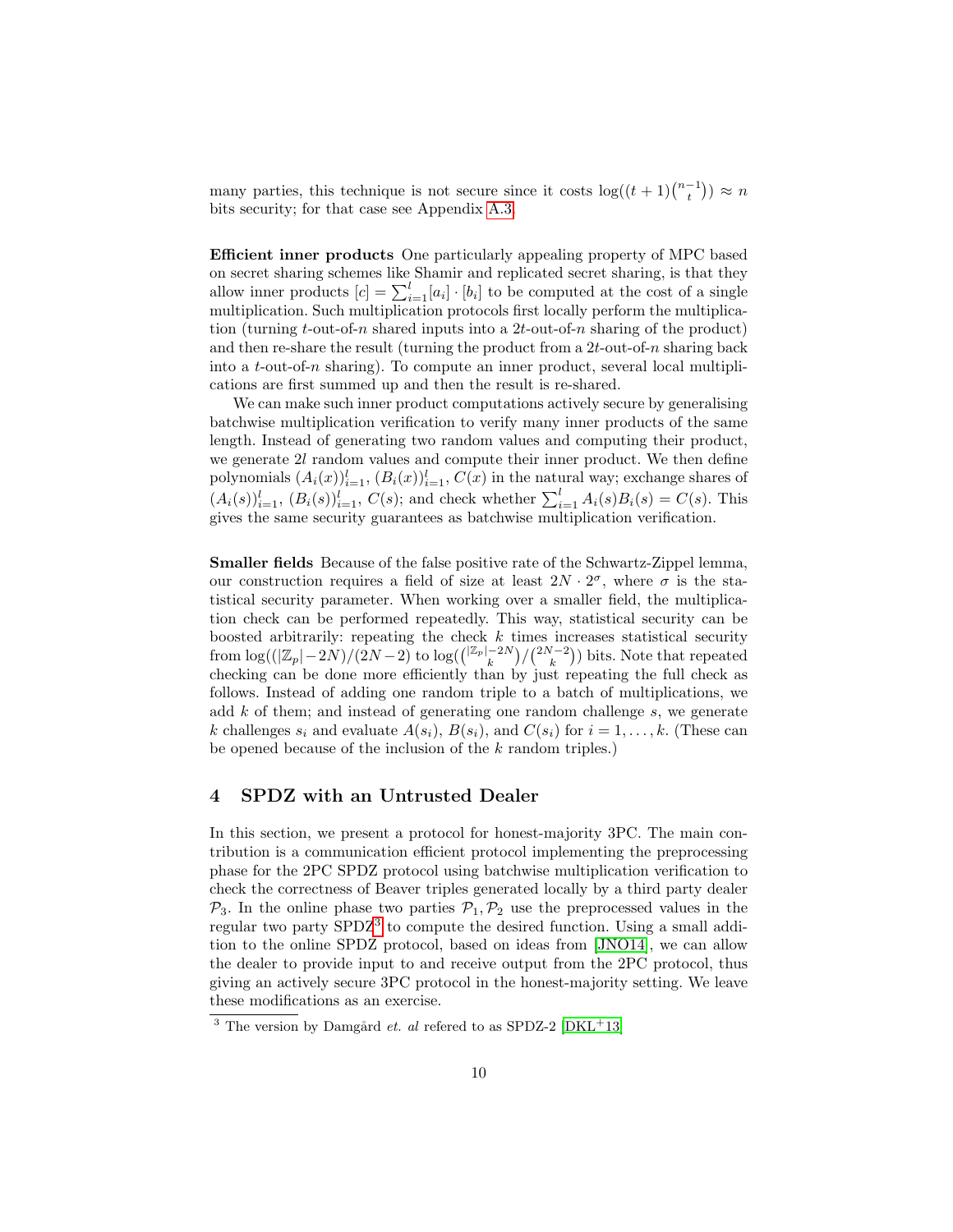We note that, the resulting 3PC protocol is highly asymmetric; in the preprocessing phase the  $P_3$  is doing most of the work while in the online phase  $\mathcal{P}_1, \mathcal{P}_2$  do all the work. To better utilise resources across all three parties, we also develop a load balanced version of the protocol. This works by letting each of party play the role of the dealer in separate runs of the preprocessing phase. In the online phase, we then partition the multiplications to be performed into three sets to be evaluated by each pair of parties in a 2PC fashion. The overall communication per multiplication required in both versions is 5 field elements for the preprocessing phase and 4 field elements in the online phase (as per the regular 2PC SPDZ protocol). Thus using the load balanced version of the protocol we get 4/3 and 5/3 fields elements an average per party in the preprocessing and online phases respectively. We defer the load balancing version of the protocol to the appendix, and in this section we focus on our protocol for the SPDZ preprocessing phase.

We note that, compared to our Lindell-Nof based protocol, the protocol presented in this section does communicate three additional field elements per multiplication. However, the online phase communicates two field elements less than the Lindell-Nof based protocol. Thus the setting were preprocessing is available our SPDZ-based protocol is preferable.

### 4.1 Data Needed for the Online Phase

Before we describe our protocol for the preprocessing phase we here first summarise the data that should be generated: We use  $\langle a \rangle = (\llbracket a \rrbracket, \llbracket \alpha a \rrbracket)$  to denote a SPDZ sharing of  $a \in \mathbb{Z}_p$ , where the sharing is between the parties  $\mathcal{P}_1, \mathcal{P}_2$ . Here  $\alpha \in \mathbb{Z}_p$  is a random MAC key fixed at initialisation and unknown to both  $P_1, P_2$ , but which they share additively. The shared value  $\alpha a$  of is an *information* theoretic MAC on a, which is used in the online phase to ensure active security.

The online phase of SPDZ needs preprocessed multiplication triples and input masks. A multiplication triple is SPDZ sharings  $(\langle a \rangle, \langle b \rangle, \langle c \rangle)$  where  $a, b \in \mathbb{Z}_p$  are random values and  $c = ab$ . In the online phase each multiplication will consume one triple. An input mask is a pair  $(r,\langle r \rangle)$  for a random value  $r \in \mathbb{Z}_p$  known to, say,  $\mathcal{P}_1$ . In the online phase each input provided by  $\mathcal{P}_1$  consumes one such mask. For security in the online phase we require that the preprocessed data should be correct in the sense that the shared values and their MACs should obey the correllations described above. Furthermore, the shared values should be unknown and random in the view of any corrupt party participating in the online phase (i.e., either  $\mathcal{P}_1$  or  $\mathcal{P}_2$ ). We more formally describe the ideal functionality in  $\mathcal{F}_{\text{DEAL}}$  in Section [B.1](#page-22-0)

# 4.2 Preprocessing Phase

The basic idea of our protocol is to let  $\mathcal{P}_3$  generate the all the preprocessed data locally, and send the appropriate shares to  $\mathcal{P}_1, \mathcal{P}_2$ . Batchwise multiplication verification is then used to check that  $\mathcal{P}_3$  generated the multiplication triples correctly, and a separate check is used to check that the MACs are correct. To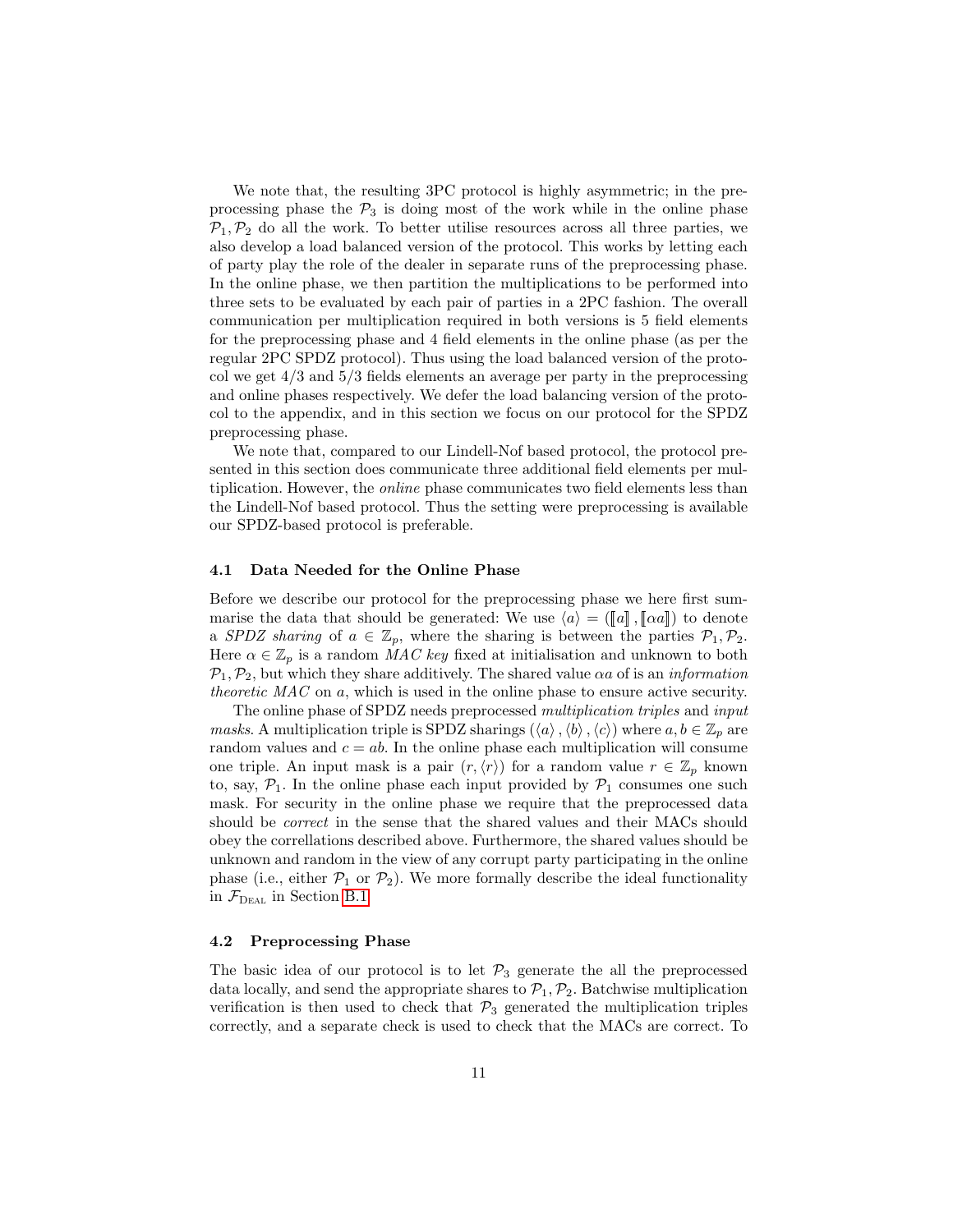save communication our protocol heavily relies on joint PRNGs  $prng_{i,j}$  between each pair of parties  $\mathcal{P}_i, \mathcal{P}_j$  in order to non-interactively share values.

Our protocol  $\Pi_{\text{Data}}$  implementing the preprocessing phase is described in detail in Fig. [2](#page-12-0) and Fig. [3.](#page-13-0) In Fig. [2](#page-12-0) we show how the protocol is initialised by using the joint PRNGs to sample a random MAC key  $\alpha$  in such a way that  $\alpha$  is unknown to all parties but is additively secret shared between each pair of parties  $\mathcal{P}_i, \mathcal{P}_j$ , denoted  $[\![\alpha]\!]_i^{i,j}$ ,  $[\![\alpha]\!]_j^{i,j}$ . Additionally,  $\mathcal{P}_1$  and  $\mathcal{P}_2$  use  $\mathsf{prng}_{1,2}$  to sample a challenge  $s_{1,2}$  used for multiplication checks.

In Fig. [2](#page-12-0) we also describe two subprotocols which will be used through out the  $\Pi_{\text{DEAL}}$  protocol. These protocols use the PRNGs to non-interactively generate a random additive sharing  $\llbracket r \rrbracket$  between  $\mathcal{P}_1, \mathcal{P}_2$ , where r is known to  $\mathcal{P}_3$  [\(4a](#page-12-1) of Fig. [2\)](#page-12-0), and given any such shared r an additive sharing of  $\llbracket \alpha r \rrbracket$  between all the parties [\(4b](#page-12-2) of Fig. [2\)](#page-12-0). Note, that this means that by sending  $\mathcal{P}_3$ 's share  $\llbracket \alpha r \rrbracket_3$ of  $\alpha r$  to, say,  $\mathcal{P}_1$  we can trivially compute a SPDZ sharing  $\langle r \rangle$  by adding  $\llbracket \alpha r \rrbracket_3$ to  $\llbracket \alpha r \rrbracket_1$ . In the protocol we slightly abuse notation in this case by saying that  $\mathcal{P}_1$  updates her share  $\llbracket \alpha r \rrbracket_1 = \llbracket \alpha r \rrbracket_1 + \llbracket \alpha r \rrbracket_3$ . Note that this requires  $\mathcal{P}_3$  so send exactly one field element per SPDZ sharing.

In Fig. [3](#page-13-0) we describe how to generate and verify the actually preprocessed data to be used in the online phase. Multiplication triples are generated by first using the [4a](#page-12-1) and [4b](#page-12-2) subprotocols to generate  $\langle a \rangle$  and  $\langle b \rangle$  as described above.  $\mathcal{P}_3$ then computes  $c = ab$  and additively shares it among the parties, using [4b](#page-12-2) on c we get its MAC. This requires  $\mathcal{P}_3$  to send four field elements.

For a batch of triples  $(\langle a_i \rangle, \langle b_i \rangle, \langle c_i \rangle)_{i=1}^{N-1}$  the multiplicative property  $a_i b_i =$  $c_i$  is verified using batch multiplication verification similar to the Lindell-Nof case above. In this case we let the dealer  $P_3$  compute and additively share (without MACs) the values  $c_{N+1} = C(\omega_{N+1}), \ldots, c_{2N-1} = C(\omega_{2N-1}),$  as in [\[CB17\]](#page-17-6).  $\mathcal{P}_1, \mathcal{P}_2$  verify the multiplications by checking the polynomials evaluated in the challenge point s generated at initialisation. Again we can open  $A(s)$ ,  $B(s)$ ,  $C(s)$ by sacrificing one triple. The check requires a single field element sent per triple and an additional element per batch of  $N-1$  triples. Overall, a total of 5 field elements are sent to generate each multiplication triples and verify the multiplicative property plus one additional field element per batch.

Input masks are simply generated by first using the [4a](#page-12-1) and [4b](#page-12-2) subprotocols to generate  $\langle r \rangle$ , and then letting  $\mathcal{P}_3$  send the value r to the party using the input mask. This requires sending two field elements for each input mask.

Finally,  $P_1, P_2$  must check that all the MACs resulting from invocations of the [4b](#page-12-2) subprotocol are correct. We do this using protocol similar to the MAC check subprotocol of the regular SPDZ protocol. Essentially, the parties take a pseudorandom linear combination of all the shared values generated, and check that the MACs a consistent with the result. This takes constant communication.

The intuition for security of the protocol goes as follows. Consider first a corrupt  $P_i$  for  $i \in \{1, 2\}$ , i.e., one of the parties that will run the online phase. In this case, the dealer  $\mathcal{P}_3$  is honest, and only deals correct random additive shares, which does not reveal information on the shared values. Furthermore, since  $\mathcal{P}_i$ only sends messages in the protocols checking correctness of the dealt shares,  $\mathcal{P}_i$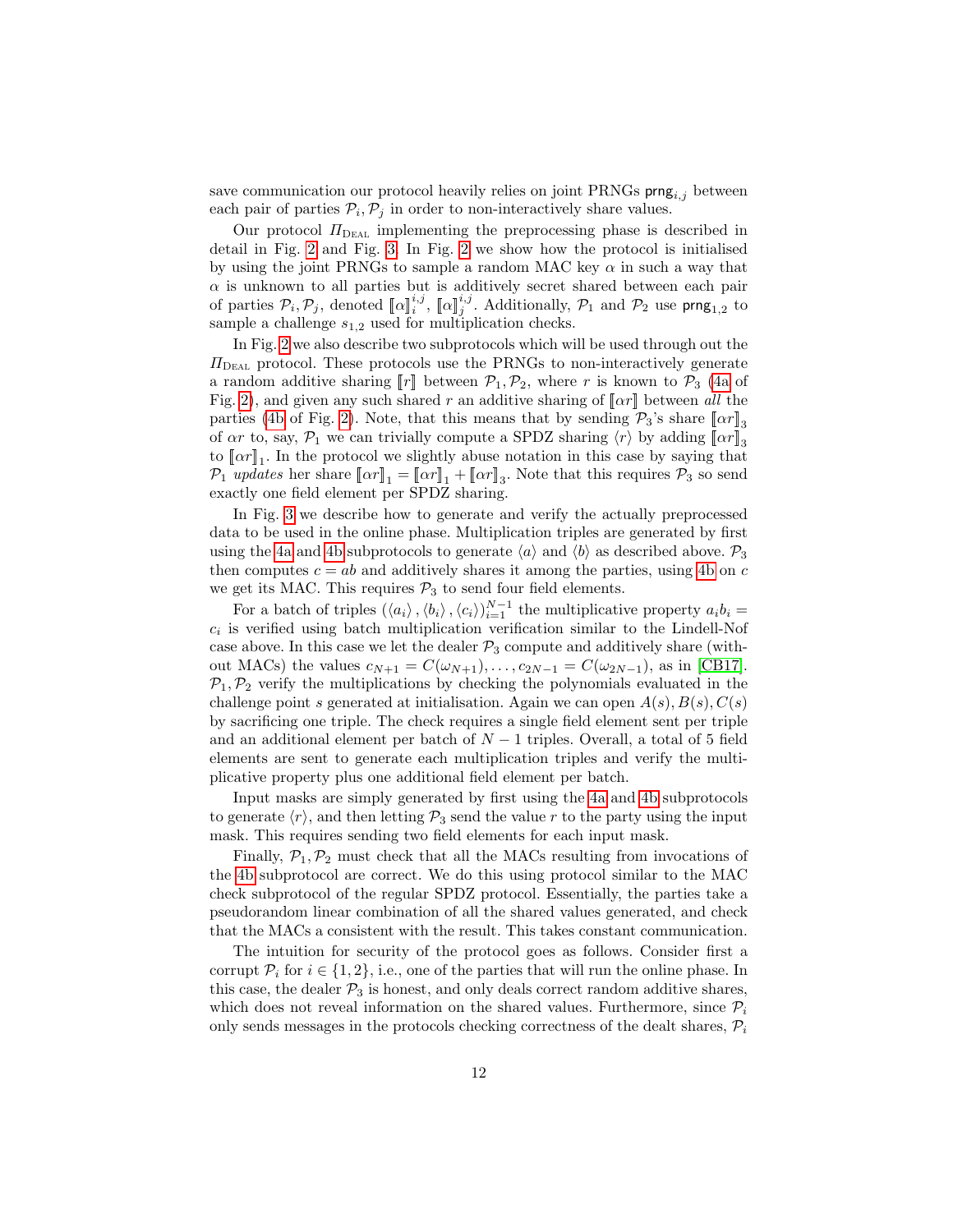# Protocol  $\Pi_{\text{Data}}$ **Inputs:** The amount of multiplication triples  $M$ , random input masks  $I_1, I_2$  and a batch size N. 1. (PRNG setup) Each pair of parties  $\mathcal{P}_i$ ,  $\mathcal{P}_j$  sets up joint PRNG prng<sub>i,j</sub> (one party generates it and sends it to the other) 2. (MAC key generation) The parties generate a random secret MAC key  $\alpha$ , additively shared between each pair of parties: (a) Let  $\alpha_1, \alpha_2 \leftarrow \textsf{prng}_{1,3}; \alpha_3, \alpha_4 \leftarrow \textsf{prng}_{1,2}; \alpha_5, \alpha_6 \leftarrow \textsf{prng}_{2,3}$ (b) Parties  $\mathcal{P}_1, \mathcal{P}_2$  set  $[\![\alpha]\!]_1^{1,2} = \alpha_1 + \alpha_2 + \alpha_3$ ,  $[\![\alpha]\!]_2^{1,2} = \alpha_4 + \alpha_5 + \alpha_6$ (c) Parties  $\mathcal{P}_1, \mathcal{P}_3$  set  $\llbracket \alpha \rrbracket_{1,3}^{1,3} = \alpha_3 + \alpha_4 + \alpha_1, \llbracket \alpha \rrbracket_{3,3}^{1,3} = \alpha_5 + \alpha_6 + \alpha_2$ (d) Parties  $\mathcal{P}_2, \mathcal{P}_3$  set  $\[\![\alpha]\!]_2^{2,3} = \alpha_3 + \alpha_4 + \alpha_5, \[\![\alpha]\!]_3^{2,3} = \alpha_1 + \alpha_2 + \alpha_6$ 3. (Sample Challenge)  $\mathcal{P}_1, \mathcal{P}_2$  sample  $s_{1,2} \in \mathbb{Z}_p \setminus \{0, \omega_1, \ldots, \omega_{2N-1}\}$  using  $\text{prng}_{1,2}$ 4. (Subprotocols) Throughout the parties use two subprotocols to non-interactively generate random value r known by  $P_3$  and secret-shared between  $P_1, P_2$  and a corresponding MAC secret shared among all three parties: (a)  $(Random)$  Let  $[\![r]\!]_1 \leftarrow \mathsf{prng}_{1,3}$ ;  $[\![r]\!]_2 \leftarrow \mathsf{prng}_{2,3}$ .  $\mathcal{P}_3$  sets  $r = [\![r]\!]_1 + [\![r]\!]_2$ . (b) (Additive MAC shares) Let  $\delta_{1,3} \leftarrow \text{prng}_{1,3}$ ;  $\delta_{2,3} \leftarrow \text{prng}_{2,3}$ ;  $\delta_{1,2} \leftarrow \text{prng}_{1,2}$ . For an additively shared  $\llbracket r \rrbracket$  as above  $\mathcal{P}_1$  sets  $[\![\alpha r]\!]_1 = [\![\alpha]\!]_1^{1,3} \cdot [\![\overline{r}]\!]_1 + \delta_{1,2} - \delta_{1,3}.$  $\mathcal{P}_2$  sets  $\[\![\alpha r]\!]_2^2 = \[\![\alpha]\!]_2^{2,3} \cdot \[\![r]\!]_2^2 + \delta_{2,3} - \delta_{1,2}.$  $\mathcal{P}_3$  sets  $\[\mathbf{r}_3\]_3 = \[\mathbf{r}_3\]_3^{\mathbf{1},3} \cdot \[\mathbf{r}_3\]_1^{\mathbf{1}} + \[\mathbf{r}_3\]_3^{\mathbf{2},3} \cdot \[\mathbf{r}_3\]_2 + \delta_{1,3} - \delta_{2,3}.$ (continued in Fig. [3\)](#page-13-0)

<span id="page-12-0"></span>Fig. 2. Protocol  $\Pi_{\text{Data}}$ 

<span id="page-12-2"></span><span id="page-12-1"></span>can only influence the protocol by making it abort (which we allow anyway), but cannot influence the values of any of the shared values. Thus the preprocessed data will be correct and  $\mathcal{P}_i$  will not get information on the shared values. Consider then a corrupt dealer  $P_3$ . By the security of the multiplication verification and MAC check, if the protocol does not abort, then with overwhelming probability the preprocessed data will be correct.  $\mathcal{P}_3$  will learn all values shared in the preprocessing phase, but since these are independent of the parties' input to the online phase and since  $\mathcal{P}_3$  does not directly participate in the online phase of the protocol, this does not leak any private information.

In Appendix [B](#page-22-1) we prove security more formally, giving this result:

Corollary 2 (Informal). Combining the  $\Pi_{\text{DEAL}}$  with the 2PC online phase of SPDZ and the outsourced MPC additions of [\[JNO14\]](#page-17-14) leads to an over all protocol that computes any 3-party functionality f with computational security in the presence of a malicious adversary controlling at most one corrupted party.

#### 4.3 Variants and Extensions

Fairness Fairness is easily achieved in the load-balanced variant of the protocol described in the appendix, similarly to the Lindell-Nof case. Essentially, each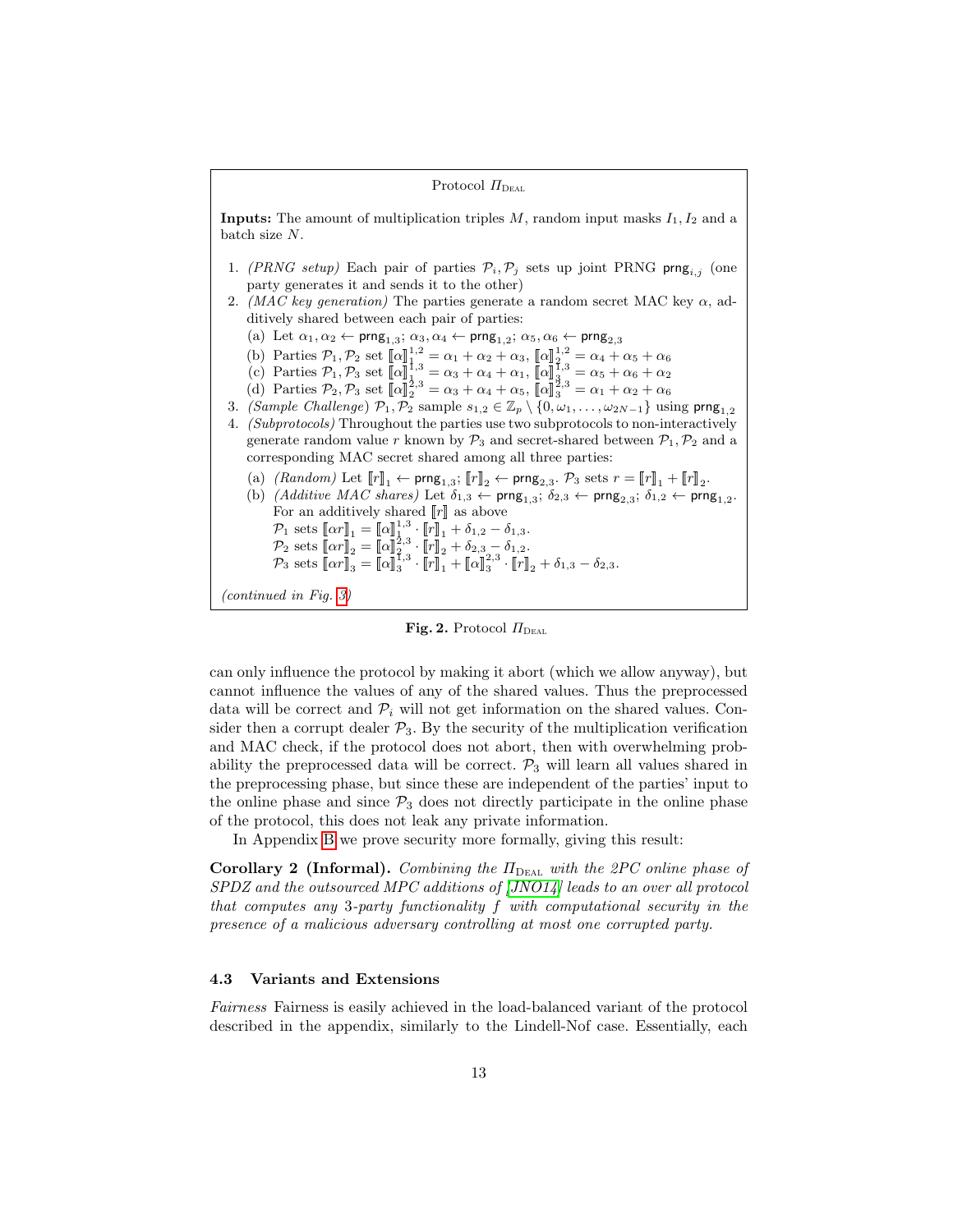

#### <span id="page-13-0"></span>Fig. 3. Protocol  $\Pi_{\text{DEAL}}$

party  $\mathcal{P}_i$  inputs MAC key  $\alpha_i, \beta_i$  and mask  $\delta_i$  (for which we can use input masks). Then,  $\alpha_i x + \beta_i$  and  $x + \delta_i$  are opened to the other two parties. These values are checked with the SPDZ MAC check and then provided to  $\mathcal{P}_i$ . The SPDZ MAC check needs to be performed such that everybody agrees on its result, which essentially means that we need to compute a sum  $\sum [\![\sigma]\!]_1 + [\![\sigma]\!]_2 + [\![\sigma]\!]_3$ in a fair way. This can be done by letting each party secret-share its summand in a digitally signed way and the other parties forwarding these secret shares, similarly to Dolev-Strong broadcast. We omit the details because of space.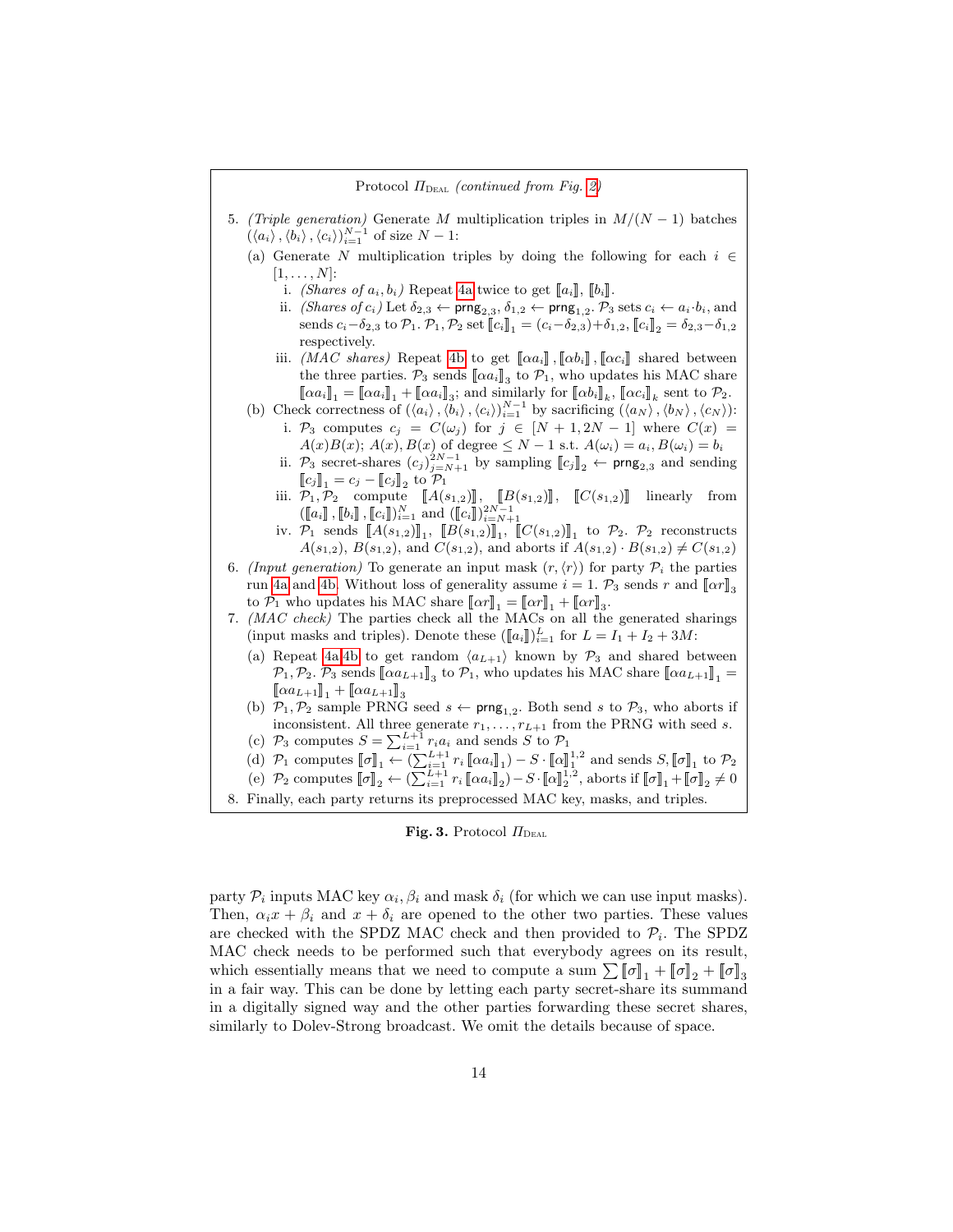Preprocessing other material Apart from multiplication triples, other random data can be preprocessed in order to speed up specific computations in the SPDZ online phase. For example, Damgård et. al  $[DKL+13]$  $[DKL+13]$  show how to preprocess random square pairs  $\langle a \rangle$ ,  $\langle a^2 \rangle$  for random a. In the online phase  $\langle z \rangle = \langle x^2 \rangle$  can be computed from  $\langle x \rangle$  by revealing  $\varepsilon = x-a$  and setting  $\langle z \rangle = 2\varepsilon \langle x \rangle + \langle a^2 \rangle - \varepsilon^2$ , which requires only half the communication of regular online multiplications. Our dealer based protocol allows such material to be generated very efficiently.

To preprocess  $N-1$  pairs of squares  $(\langle a_i \rangle, \langle a_i^2 \rangle)_{i=1}^{N-1}$ , we run the protocol for generating multiplication triples as above, except the dealer sets all  $b_i = a_i$ (including  $b_N$  in the triple to be sacrificed). Note that in this case  $B(s) = A(s)$ does not need to be computed or exchanged separately.

Damgård *et. al* also preprocess random bits, i.e., values  $\langle x \rangle$  so that  $x \in \{0, 1\}$ . Such preprocessed values are useful to speed up the online computation of e.g. comparisons [\[LT13\]](#page-17-16). To preprocessed random bits  $\langle x_1 \rangle, \ldots, \langle x_{N-1} \rangle$ , we run the protocol for generating multiplication triples as above, except the dealer sets all  $a_i = x_i$  and  $b_i = 1 - x_i$  (implying  $c_i = 0$ ). If we use  $(\langle a_N \rangle, (1 - \langle a_N \rangle), \langle a_N \rangle)$  (1 –  $\langle a_N \rangle$  for random  $a_N$  as the extra multiplication triple to be sacrificed, we have  $B(x) = 1 - A(x)$  so  $B(s)$  does not need to be computed or exchanged. Thus the preprocessing of both a square pair and a bit requires communicating one less field element than a multiplication.

Similarly, we can compute other useful preprocessed material by having the dealer prove the appropriate multiplicative relations using the batchwise multiplication check. For example, random values with their negative powers  $\langle r \rangle, \langle r^{-1} \rangle, \ldots, \langle r^{-k} \rangle$  are useful to compute  $\langle x^2 \rangle, \ldots, \langle x^k \rangle$  from  $\langle x \rangle$  by opening  $(rx)$  and taking  $\langle x^i \rangle = (rx)^i \langle r^{-i} \rangle$  (e.g., for secure equality [\[LT13\]](#page-17-16)). Correctness is verified from triples  $\langle a_1 \rangle = \langle r \rangle, \langle b_1 \rangle = r^{-1}, \langle c_1 \rangle = 1, \langle a_i \rangle = \langle r^{-1} \rangle,$  $\langle b_i \rangle = \langle r^{-i+1} \rangle, \, \langle c_i \rangle = \langle r^{-i} \rangle, \, i = 2, \dots, k.$ 

Secret-shared random matrix products can be used to efficiently compute matrix products [\[MZ17\]](#page-17-17): given random matrices  $\langle \mathbf{U} \rangle$ ,  $\langle \mathbf{V} \rangle$ , and  $\langle \mathbf{W} \rangle = \langle \mathbf{U} \cdot \mathbf{V} \rangle$  of the correct size, matrix product  $\langle \mathbf{Z} \rangle = \langle \mathbf{X} \cdot \mathbf{Y} \rangle$  is computed by opening  $\langle \mathbf{X} - \mathbf{U} \rangle$ and  $\langle \mathbf{Y} - \mathbf{V} \rangle$  and letting

$$
\left\langle \mathbf{Z} \right\rangle = \left( \mathbf{X} - \mathbf{U} \right) \cdot \left( \mathbf{Y} - \mathbf{V} \right) + \left( \mathbf{X} - \mathbf{U} \right) \cdot \left\langle \mathbf{V} \right\rangle + \left( \mathbf{Y} - \mathbf{V} \right) \cdot \left\langle \mathbf{U} \right\rangle + \left\langle \mathbf{W} \right\rangle.
$$

To preprocess a random matrix product, the dealer provides secret shares of all  $U_{i,j}, V_{j,k}$  and products  $U_{i,j} \cdot V_{j,k}$ , and proves their correctness. The elements of W are computed as linear combinations of these products. Preprocessing in this case reduces *overall* communication, e.g., by a factor 1.5 for  $2 \times 2$  matrices or a factor 2.5 for  $10 \times 10$  matrices. Similarly, in the common case of multiplying value (i.e., 1-by-1 matrix)  $\langle x \rangle$  with each element in vector (i.e., 1-by-n matrix)  $\langle y \rangle$ , online communication halves and overall communication decreases by 33%.

Smaller fields As in the Lindell-Nof case, we need a field of size at least  $2N \cdot 2^{\sigma}$ , but as there, we can enhance the statistical security of  $\Pi_{\text{DEAL}}$  by repeating the multiplication check. Of course, for an overall secure protocol for fields smaller than  $2^{\sigma}$ , also modifications to the SPDZ online phase are needed, cf. [\[DPSZ12\]](#page-17-3).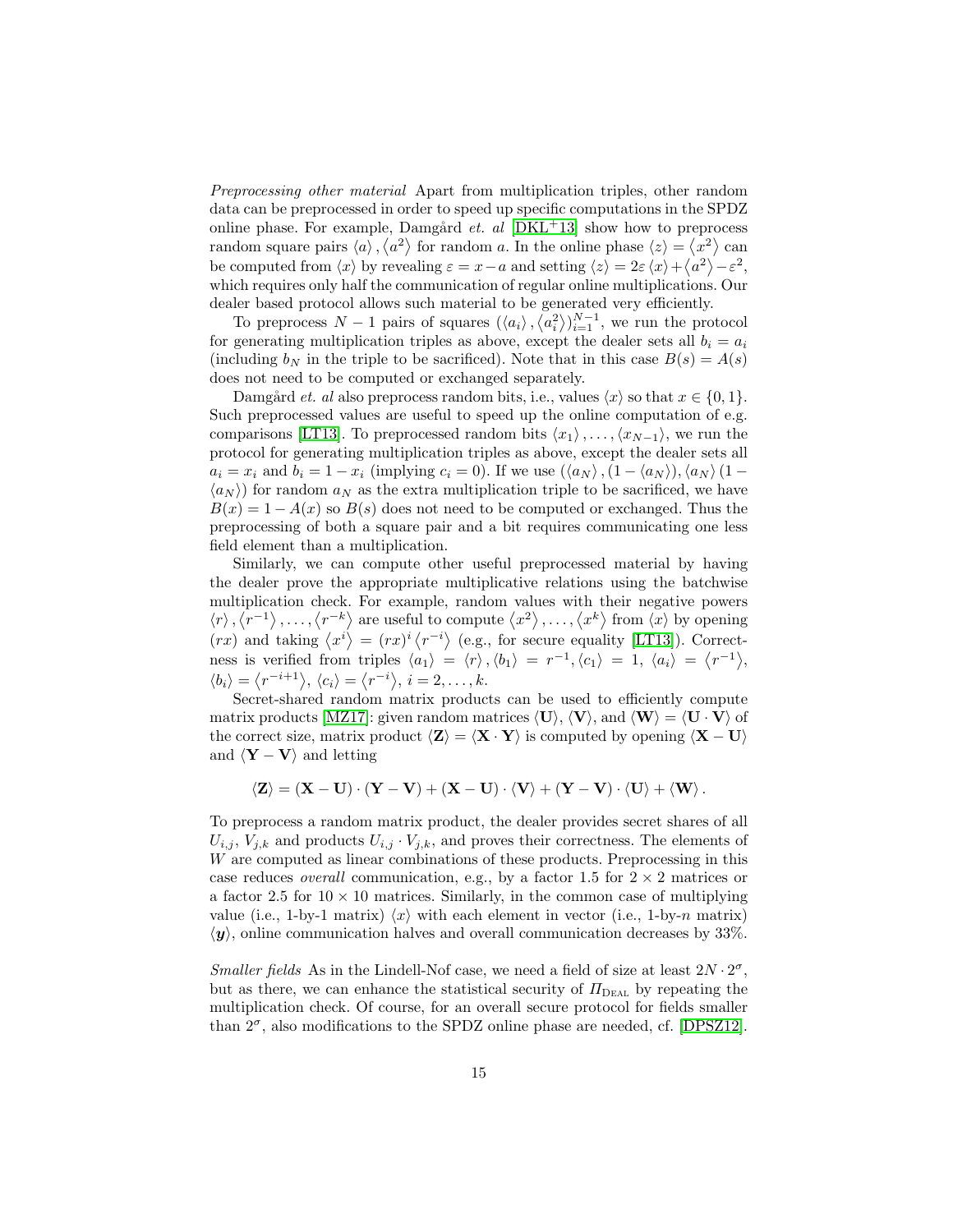

<span id="page-15-2"></span>Fig. 4. Number of Lindell-Nof multiplications that can be checked for correctness per second based on the given network capacity or computation effort, with batches of size  $2^1, \ldots, 2^9$  for a 64-bit prime (left) or 128-bit prime (right)

# <span id="page-15-0"></span>5 Performance Evaluation

In this section we present performance estimates suggesting that, despite the computations in our protocols, communication is often still the main bottleneck.

#### 5.1 Implementation Details

To estimate the computation effort of our protocol, we have implemented batchwise multiplication verification both in the Lindell-Nof and the SPDZ setting. In both cases, we implemented only computation (including PRNG evaluation, secret sharing, reconstruction, and the MAC check) and not communication. For the PRNG, we used the SPDZ-2 implementation based on AES-NI<sup>[4](#page-15-1)</sup>.

We implemented the batch check in batch sizes of  $2^k$  using fields  $\mathbb{Z}_p$  that allow efficient modular arithmetic and efficient FFTs for those batch sizes (batches do not need to be completely filled up). Batch verification relies heavily on performing FFTs of the size of the batch for performing interpolation; with batch size  $2^k$ , we can use the efficient Cooley-Tukey FFT algorithm. This requires a  $(2^k)$ th root of unity in  $\mathbb{Z}_p$ , or equivalently,  $2^k|p-1$ . To have fast modular arithmetic, we use pseudo-Mersenne primes  $p = 2<sup>s</sup> - 2<sup>l</sup> + 1$ ; note that if  $k \leq l$  then  $2^{k} |2^{l} | p - 1$ . (We cannot use regular Mersenne primes  $2^{s} - 1$  since  $2^{k} \nmid 2^{s} - 1$ .) In particular, we use our own modular arithmetic/FFT implementation for primes  $2^{64} - 2^{10} + 1$  and  $2^{128} - 2^{54} + 1$ , allowing batches up to  $2^9$ , and  $2^{53}$ , respectively.

To estimate communication complexity, we compute the number of bits that each party needs to send to check correctness of one multiplication. For Lindell-Nof, this is the same for each party; for SPDZ, we use load-balancing so that communication is also evenly spread. The number of multiplications per second is computed as the bandwidth divided by that amount of bits.

#### 5.2 Evaluation Results

Fig. [4,](#page-15-2) estimates the number of multiplications that can be checked in the Lindell-Nof protocol using Shamir secret sharing, GRR multiplication, and our batchwise

<span id="page-15-1"></span><sup>4</sup> <https://github.com/bristolcrypto/SPDZ-2/>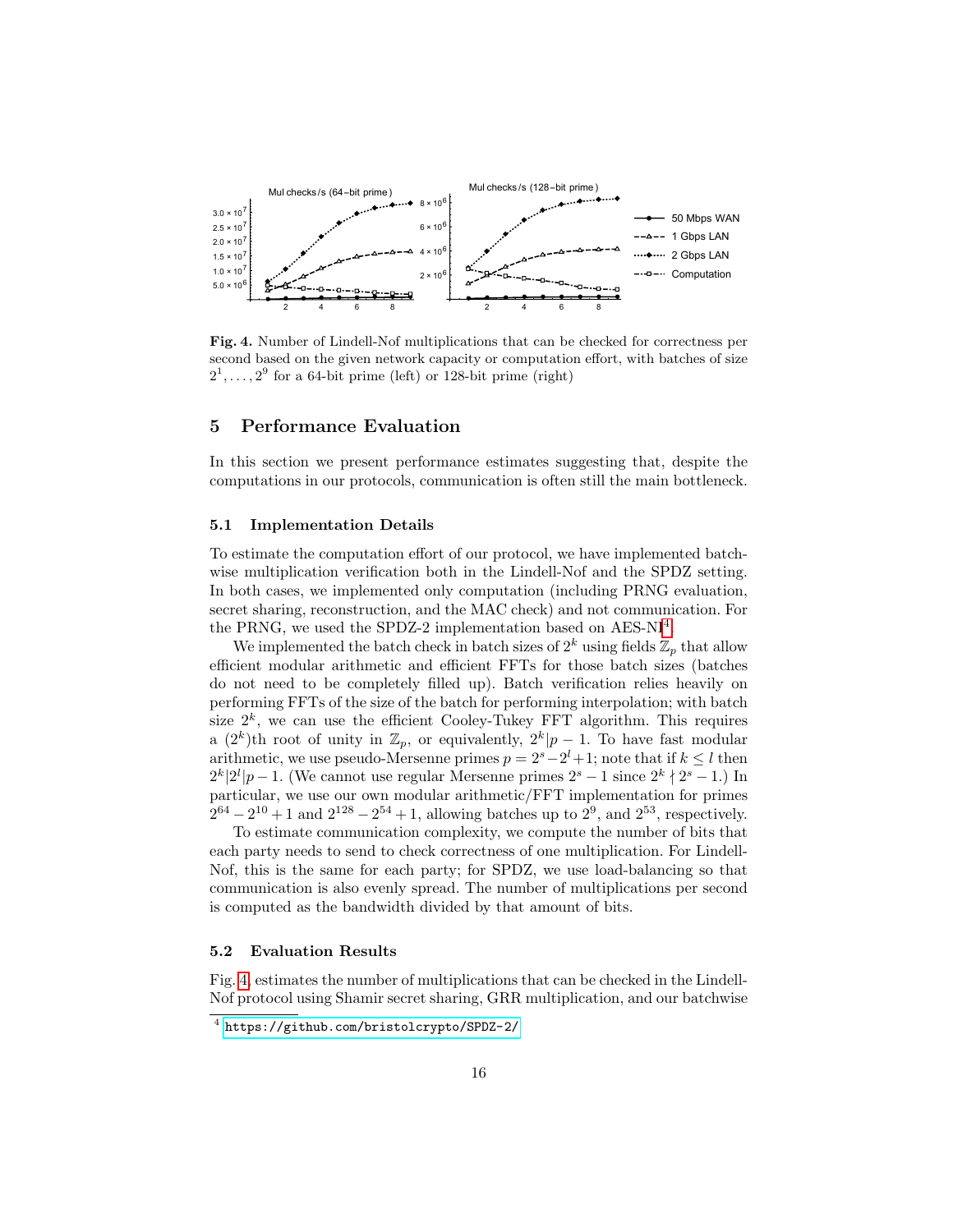

<span id="page-16-0"></span>Fig. 5. Number of SPDZ multiplication triples that can be preprocessed per second based on the given network capacity or computation effort (excluding online phase), with batches of size  $2^2, \ldots, 2^9$  for a 64-bit prime (left) or 128-bit prime. (right).

check. (Note that this does not include the multiplication to be checked itself.) We show, for different batch sizes  $2^k$ , how many checks are allowed by the bandwidth of a 50 Mbps WAN, a 1 Gbps LAN, and a 2 Gbps LAN. We also show, on a single core of a Amazon M4.large machine (a 2.3/2.4 GHz Intel Xeon E5), how many checks can be handled by the processor. As expected, larger batches are good for communication complexity but bad for computation complexity. With a 1 Gbps LAN and a single core, computation quickly becomes the bottleneck, but still it is possible to process check around 5 million multiplications per second for 64-bit primes and 2 million for 128-bit primes. Note that batchwise verification is trivially parallelizable by checking each batch on a different core, so the number of checks per second can easily be increased by increasing the number of cores. With less than 1 Gbps available, communication quickly becomes the bottleneck rather than computation. We did not run experiments for more than three parties, but in general, the amount of computation should stay roughly the same (since it is dominated by the FFTs) whereas the amount of communication increases as shown in Table [1.](#page-8-1)

Fig. [5](#page-16-0) similarly estimates the number of multiplication triples per second of our SPDZ preprocessing, load-balanced between the three parties. As above, for different batch sizes  $2^k$ , we plot the number of triples that can be generated on a 50 Mbps WAN, a 1 Gbps LAN, and a 2 Gbps LAN; and a single Amazon M4.large core. Note that SPDZ has less communication than Lindell-Nof for small batch sizes; this is because the constant overhead of the SPDZ batch check is very small (just a few field elements). However, for larger batches, Lindell-Nof has less communication (each party sends one field element per check vs. the dealer sends five field elements for one third of the checks). In SPDZ, on a 1Gbps network with a single core, computation is the bottleneck, and around 5 million triples per second are possible for a 64-bit primes or around 2 million triples for a 128-bit prime; with two to four cores, it is possible to reach around 10 million triples for a 64-bit prime or 5 million triples for a 128-bit prime.

Acknowledgements We thank the anonymous reviewers for their useful suggestions. This work has received funding from the European Union's Horizon 2020 research and innovation programme under grant agreement #731583 (SODA).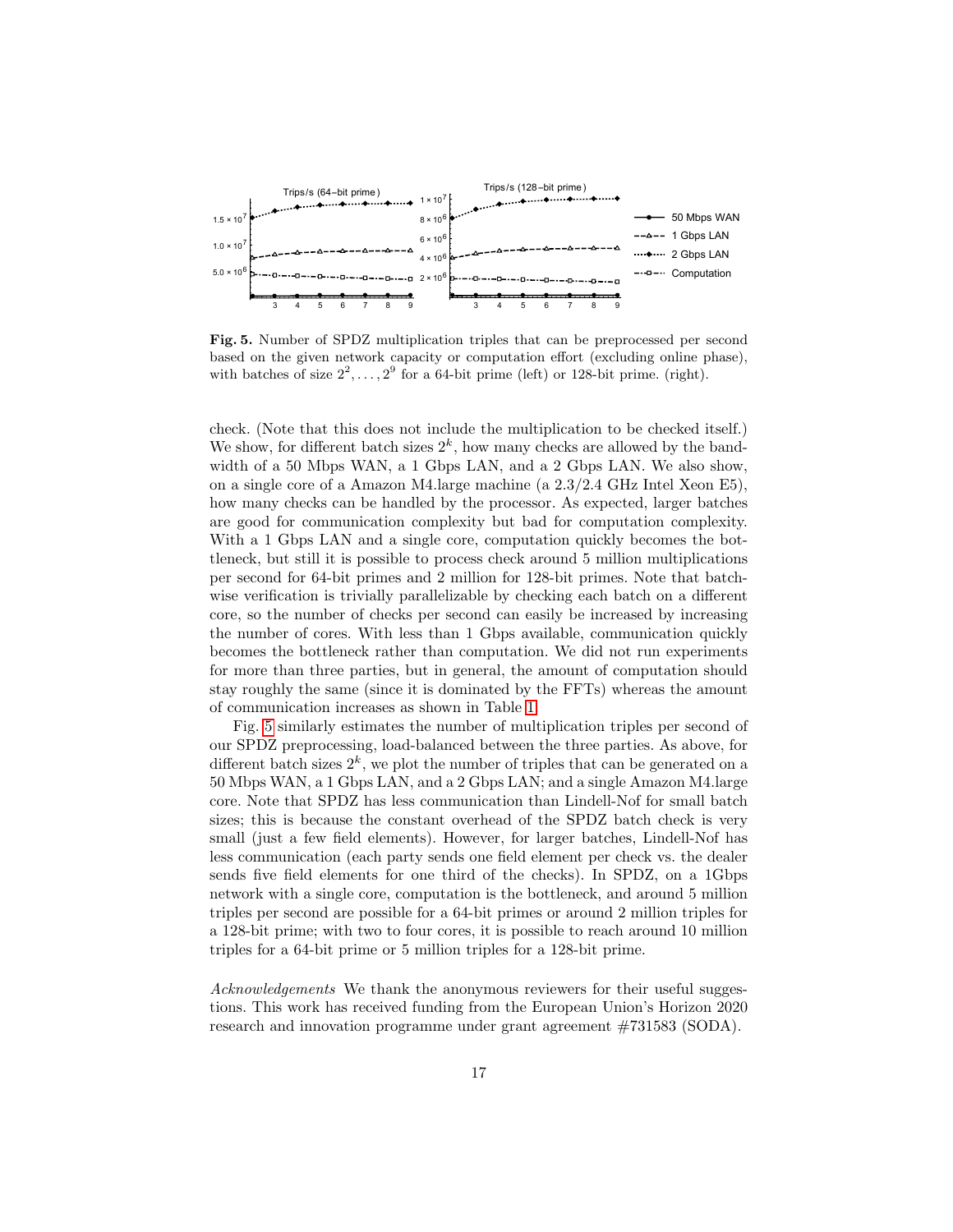# References

- <span id="page-17-11"></span>AFL<sup>+</sup>16. T. Araki, J. Furukawa, Y. Lindell, A. Nof, and K. Ohara. High-throughput semi-honest secure three-party computation with an honest majority. In Proceedings of CCS '16. ACM, 2016.
- <span id="page-17-2"></span>BFO12. E. Ben-Sasson, S. Fehr, and R. Ostrovsky. Near-linear unconditionallysecure multiparty computation with a dishonest minority. In Proceedings of CRYPTO, 2012.
- <span id="page-17-7"></span>Can00. R. Canetti. Security and Composition of Multi-Party Cryptographic Protocols. Journal of Cryptology, 13(1):143–202, 2000.
- <span id="page-17-6"></span>CB17. H. Corrigan-Gibbs and D. Boneh. Prio: Private, robust, and scalable computation of aggregate statistics. In Proceedings of NSDI, 2017.
- <span id="page-17-15"></span>DKL<sup>+</sup>13. I. Damgård, M. Keller, E. Larraia, V. Pastro, P. Scholl, and N. P. Smart. Practical covertly secure MPC for dishonest majority - or: Breaking the SPDZ limits. In Proceedings of ESORICS, 2013.
- <span id="page-17-10"></span>DN07. I. Damgård and J. B. Nielsen. Scalable and unconditionally secure multiparty computation. In Proceedings of CRYPTO, 2007.
- <span id="page-17-5"></span>DOS17. I. Damgård, C. Orlandi, and M. Simkin. Yet another compiler for active security or: Efficient MPC over arbitrary rings. Cryptology ePrint Archive, Report 2017/908, 2017. <http://eprint.iacr.org/2017/908>.
- <span id="page-17-3"></span>DPSZ12. I. Damgård, V. Pastro, N. P. Smart, and S. Zakarias. Multiparty computation from somewhat homomorphic encryption. In Proceedings of CRYPTO, 2012.
- <span id="page-17-13"></span>DS83. D. Dolev and H. R. Strong. Authenticated algorithms for byzantine agreement. *SIAM J. Comput.*, 12(4):656–666, 1983.
- <span id="page-17-12"></span>FGMvR02. M. Fitzi, N. Gisin, U. M. Maurer, and O. von Rotz. Unconditional byzantine agreement and multi-party computation secure against dishonest minorities from scratch. In Proceedings of EUROCRYPT, 2002.
- <span id="page-17-0"></span>FLNW17. J. Furukawa, Y. Lindell, A. Nof, and O. Weinstein. High-throughput secure three-party computation for malicious adversaries and an honest majority. In Proceedings of EUROCRYPT, 2017.
- <span id="page-17-9"></span>GRR98. R. Gennaro, M. O. Rabin, and T. Rabin. Simplified VSS and fact-track multiparty computations with applications to threshold cryptography. In Proceedings of PODC, 1998.
- <span id="page-17-14"></span>JNO14. T. P. Jakobsen, J. B. Nielsen, and C. Orlandi. A framework for outsourcing of secure computation. In Proceedings of CCSW '14, 2014.
- <span id="page-17-8"></span>KLR06. E. Kushilevitz, Y. Lindell, and T. Rabin. Information-theoretically secure protocols and security under composition. In Proceedings of STOC '06, 2006.
- <span id="page-17-4"></span>KPR17. M. Keller, V. Pastro, and D. Rotaru. Overdrive: Making SPDZ great again. Cryptology ePrint Archive, Report 2017/1230, 2017. [https://](https://eprint.iacr.org/2017/1230) [eprint.iacr.org/2017/1230](https://eprint.iacr.org/2017/1230).
- <span id="page-17-1"></span>LN17. Y. Lindell and A. Nof. A framework for constructing fast MPC over arithmetic circuits with malicious adversaries and an honest-majority. In Proceedings of CCS'17. ACM, 2017.
- <span id="page-17-16"></span>LT13. H. Lipmaa and T. Toft. Secure equality and greater-than tests with sublinear online complexity. In Proceeings of ICALP, 2013.
- <span id="page-17-17"></span>MZ17. P. Mohassel and Y. Zhang. SecureML: A system for scalable privacypreserving machine learning. In Proceedings of S&P, 2017.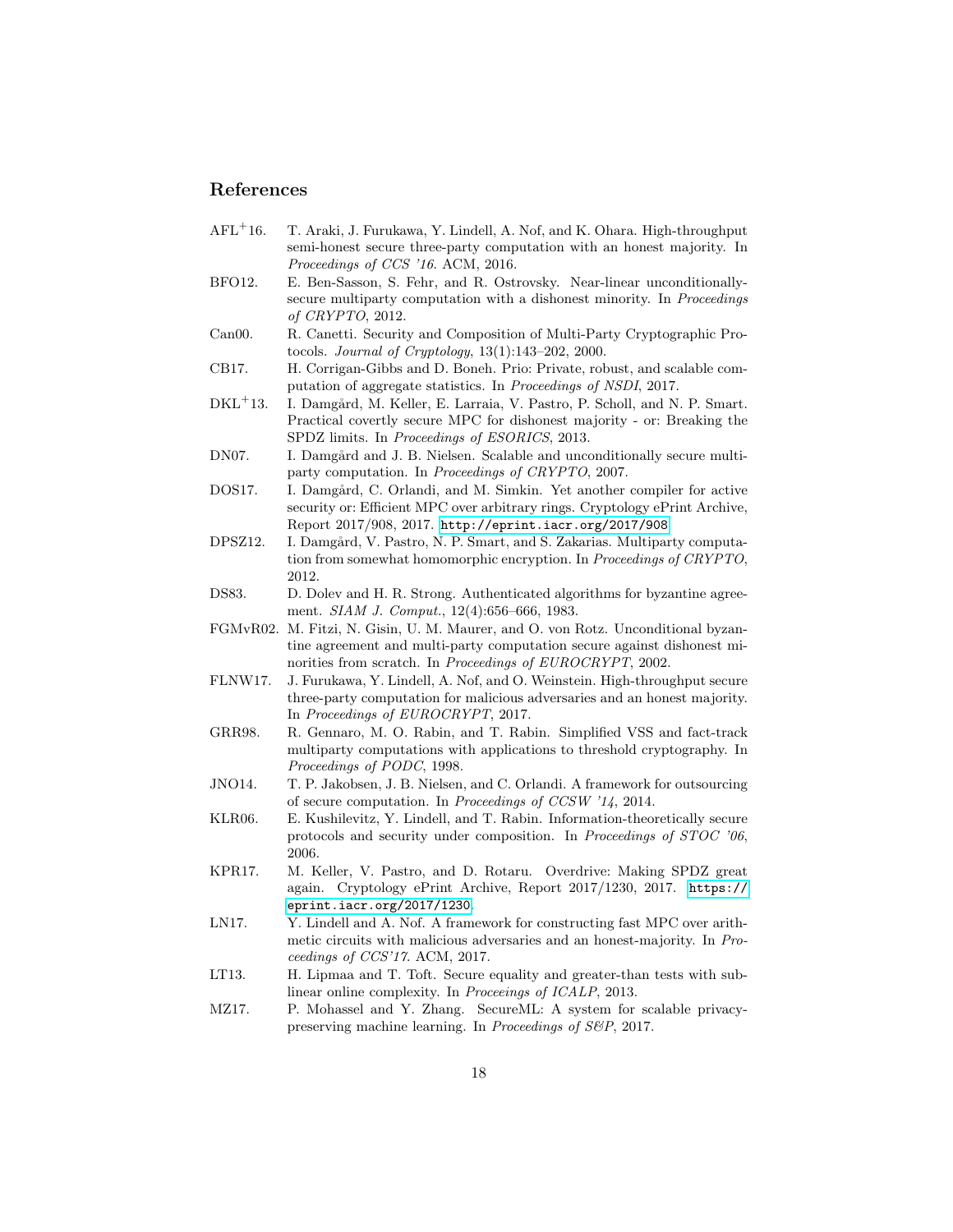<span id="page-18-0"></span>

|                   | PHGR13. B. Parno, J. Howell, C. Gentry, and M. Raykova. Pinocchio: Nearly prac- |  |  |  |  |
|-------------------|---------------------------------------------------------------------------------|--|--|--|--|
|                   | tical verifiable computation. In Proceedings of S&P, 2013.                      |  |  |  |  |
| $\alpha$ $\alpha$ |                                                                                 |  |  |  |  |

- <span id="page-18-3"></span>Sch80. J. T. Schwartz. Fast probabilistic algorithms for verification of polynomial identities. J. ACM, 27(4):701–717, 1980.
- <span id="page-18-6"></span>SSW17. P. Scholl, N. P. Smart, and T. Wood. When it's all just too much: Outsourcing MPC preprocessing. Cryptology ePrint Archive, Report 2017/262, 2017. <http://eprint.iacr.org/2017/262>.
- <span id="page-18-1"></span>SVdV16. B. Schoenmakers, M. Veeningen, and N. de Vreede. Trinocchio: Privacypreserving outsourcing by distributed verifiable computation. In Proceedings of ACNS, 2016.
- <span id="page-18-2"></span>Zip79. R. Zippel. Probabilistic algorithms for sparse polynomials. In Proceedings of EUROSAM '79, 1979.

# <span id="page-18-4"></span>A Security Proof for our Lindell-Nof Instantiation

In this section, we provide a full specification and security proof for the main protocol from Section [3:](#page-4-0) our optimised version of the Lindell-Nof protocol with Shamir secret-sharing, our PRNG optimisations, and our batchwise technique for multiplication verification, where we assume the number of parties is  $n = 2t + 1<sup>5</sup>$  $n = 2t + 1<sup>5</sup>$  $n = 2t + 1<sup>5</sup>$ . Note that, while Lindell and Nof do prove some important facts about their construction, such a comprehensive proof is not given in [\[LN17\]](#page-17-1). By focussing on this particular case, we can provide such a proof reasonably easily (in particular, using Shamir with  $n = 2t + 1$  will allow us to deal easily with incorrect shares); moreover, considering this particular instantiation is sufficient since, as shown in Table [1,](#page-8-1) it covers all our important performance improvements. Due to space constraints, we omit the security proof for our fair protocol variants.

# A.1 The protocol

As discussed, the protocol achieves security by combining well-known passively secure implementations of MPC operations with an (in our case, batchwise) multiplication check. For these subroutines, we define few-party variants Fig. [6](#page-19-0) and many-party variants in Fig. [7.](#page-20-0) In any case, we use PRSS, which requires a Setup step (see Fig. [8\)](#page-20-1) that sets up PRNG keys between each pair of parties and between each size- $(t+1)$  subset of parties (only for the few-parties variant). The operations are along the lines of Lindell-Nof, except that we use PRNGs to save on communication for inputting (and so also few-party multiplication and many-party random shared value generation) and many-party multiplication.

The complete actively secure MPC protocol based on the Lindell-Nof framework and our batchwise multiplication check is shown in Fig. [8.](#page-20-1) Note that we can skip the Lindell-Nof input correctness check essentially because  $n = 2t + 1$  (as we show below). To get active security, computations are performed using the above passively secure building blocks; and the batchwise multiplication check is used to verify that the result was correct, as discussed in Section [3.2.](#page-5-1)

<span id="page-18-5"></span> $5$  Note that this is also the optimal case because choosing t to be lower will only lessen the privacy and correctness guarantees of the protocol.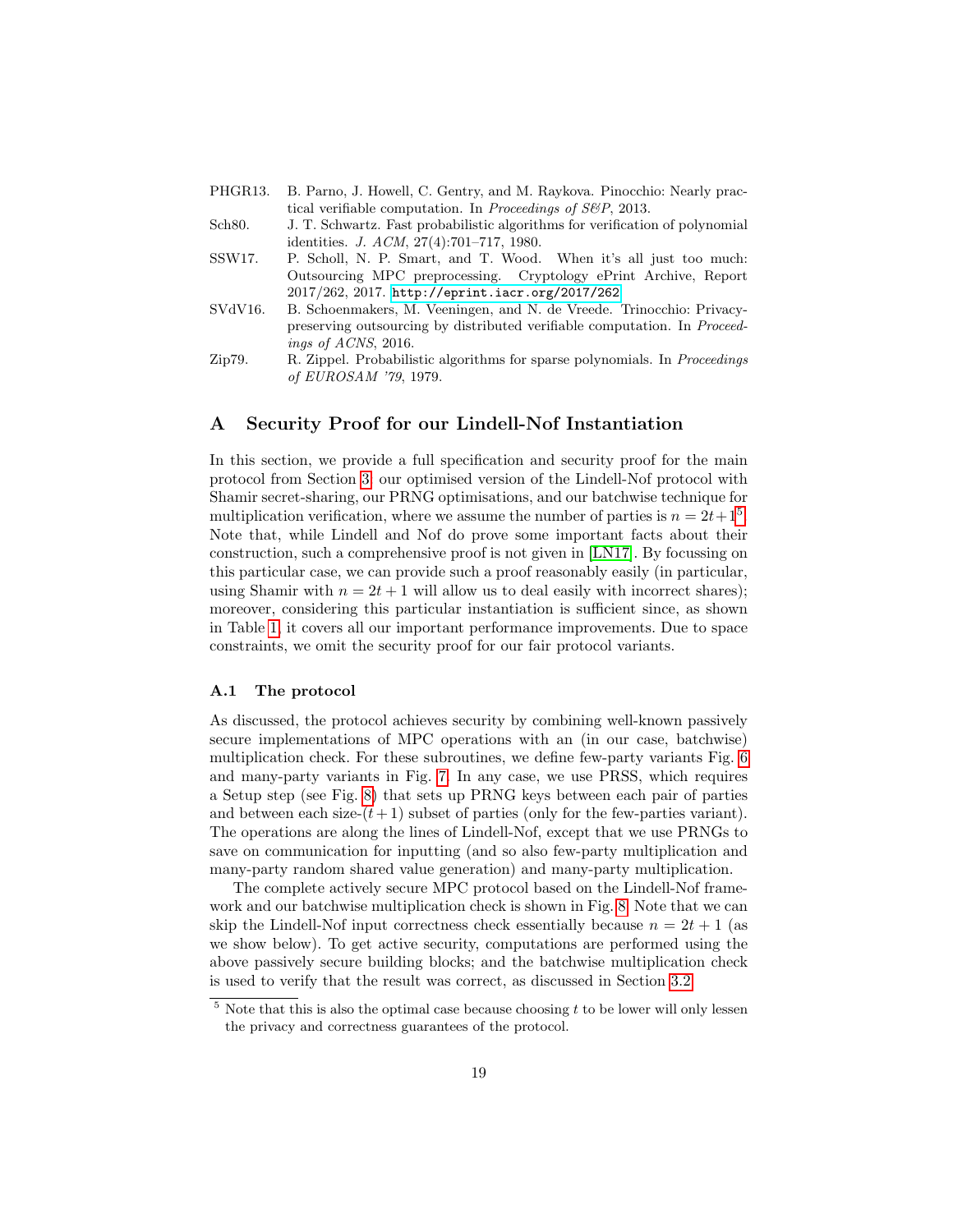

<span id="page-19-0"></span>Fig. 6. Basic subroutines for Shamir-based  $t$ -out-of-n MPC (few parties)

# A.2 Security proof

**Theorem 1.** Let  $N$  be an integer, and let  $f$  be a function given by an arithmetic circuit over  $\mathbb{Z}_p$ , where  $p > 2N \cdot 2^{\sigma}$ . Assuming secure PRNGs, the protocol in Fig. [8](#page-20-1) with batch size  $N$  securely computes  $f$  with statistical security parameter  $\sigma$  for honest majority.

*Proof.* Given adversary  $A$  we need to construct simulator  $S$  that simulates a real-world execution of the protocol with respect to  $A$  in the ideal-world model. For simplicity, let us assume that parties  $P_1, \ldots, P_d$  are corrupted, where  $d \leq$  $t < \frac{n}{2}$ . We divide the parties into *corrupted parties*  $P_1, \ldots, P_d$ , *redundant parties*  $\mathcal{P}_{d+1}, \ldots, \mathcal{P}_t$ , and essential parties  $\mathcal{P}_{t+1}, \ldots, \mathcal{P}_n$ . It is easy to generalize this since the protocol is completely symmetric apart from the use of PRNGs in the input phase, for which it is easy to see that our proof generalises.

The simulator simulates an execution of the protocol with respect to the adversary (controlling the corrupted parties  $\mathcal{P}_1, \ldots, \mathcal{P}_d$ ), as well as with respect to the redundant parties  $\mathcal{P}_{d+1}, \ldots, \mathcal{P}_t$  (whose shares are redundant with respect to the shares of the essential parties  $\mathcal{P}_{t+1}, \ldots, \mathcal{P}_n$ ). For each share [s], it keeps track of shares of the first t parties  $[s]_1, \ldots, [s]_t$  that are consistent with the shares of essential parties  $[s]_{t+1}, \ldots, [s]_n$  (without needing to know the values of these latter shares). For redundant parties  $\mathcal{P}_{d+1}, \ldots, \mathcal{P}_t$ , it also keeps track of the shares  $[s]'_{d+1}, \ldots, [s]'_{t}$  that they actually hold during the simulated protocol execution (which may not be the same in case the adversary distributed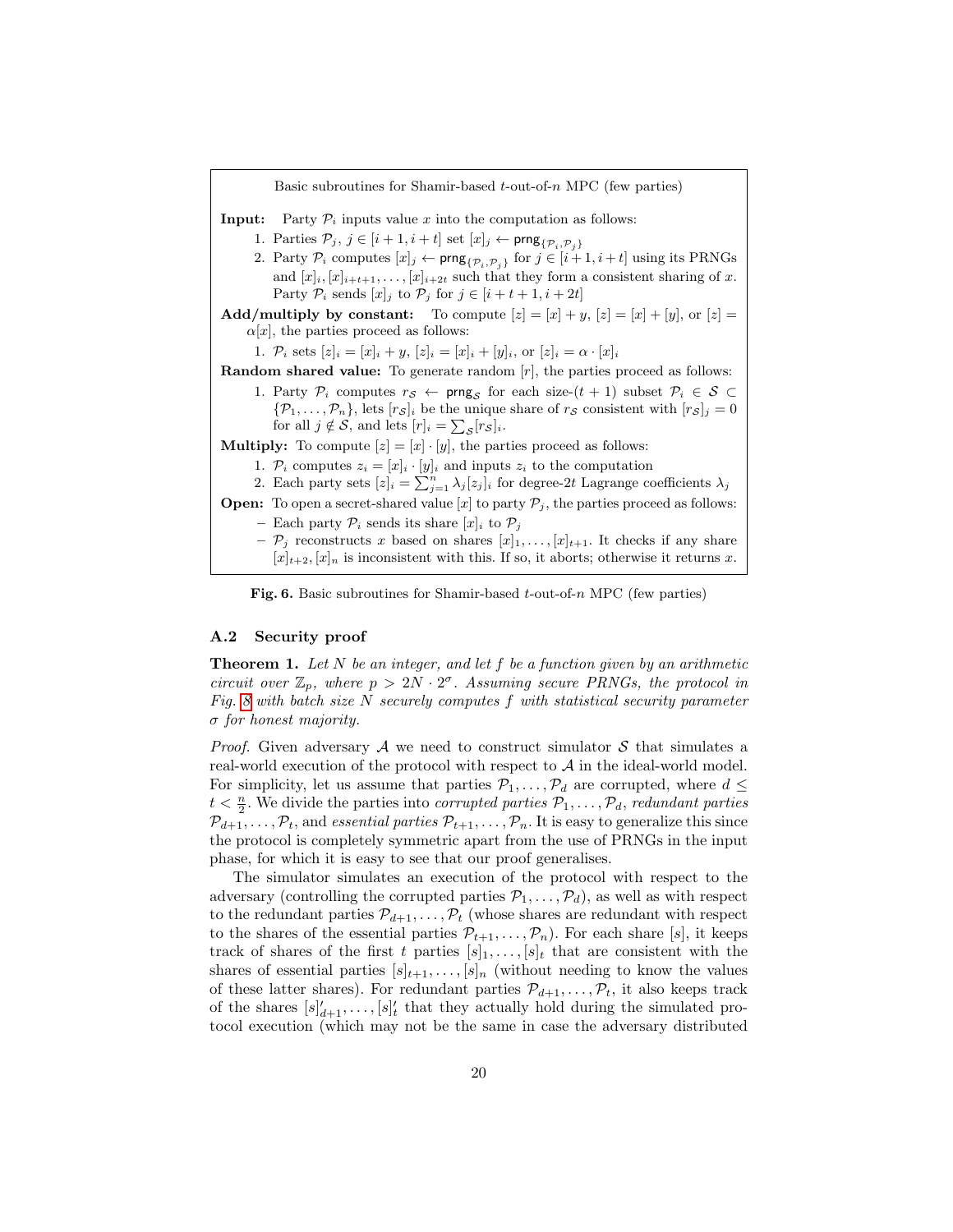

<span id="page-20-0"></span>**Fig. 7.** Basic subroutines for Shamir-based t-out-of-n MPC (many parties)

Protocol for efficient Shamir-Based actively secure t-out-of-n MPC

Inputs: each party has a respective number of inputs to the MPC

- 1. (Setup) Set up joint PRNGs between the parties as follows:
	- (a) Each size-2 subset  $S \subset \{P_1, P_2, \ldots, P_n\}$  sets up a joint PRNG prng<sub>s</sub>: one party generates the key and sends it to the other party
	- (b) (Only for few parties) Each size- $(t+1)$  subset  $S \subset \{P_1, P_2, \ldots, P_n\}$  sets up a joint PRNG prng<sub>s</sub>: one party proposes a key, the others echo and check
- 2. (Function evaluation, including inputs) The parties evaluate the function using the subroutines from Fig. [6](#page-19-0) or Fig. [7](#page-20-0) to input values, apply linear operations, multiply values, and generate secret random values
- 3. (Verification stage) The parties check that all multiplications  $[c] = [a] \cdot [b]$  in the computation have been performed correctly, in batches  $([a_i], [b_i], [c_i])_{i=1}^{N-1}$ , as shown in Fig. [1.](#page-6-0)
- 4. *(Output reconstruction)* The parties open output  $[y]$  by opening  $[y]$  to each of the parties as in Fig. [6](#page-19-0) (in particular, aborting in case of inconsistencies)

<span id="page-20-1"></span>Fig. 8. Efficient Shamir-Based actively secure  $t$ -out-of-n MPC

inconsistent sharings). Finally, it keeps track of the additive error  $\Delta_s$  made to essential shares  $[s]_{t+1}, \ldots, [s]_n$  due to the last layer of multiplications used to compute it (again, without needing to know the value of s itself).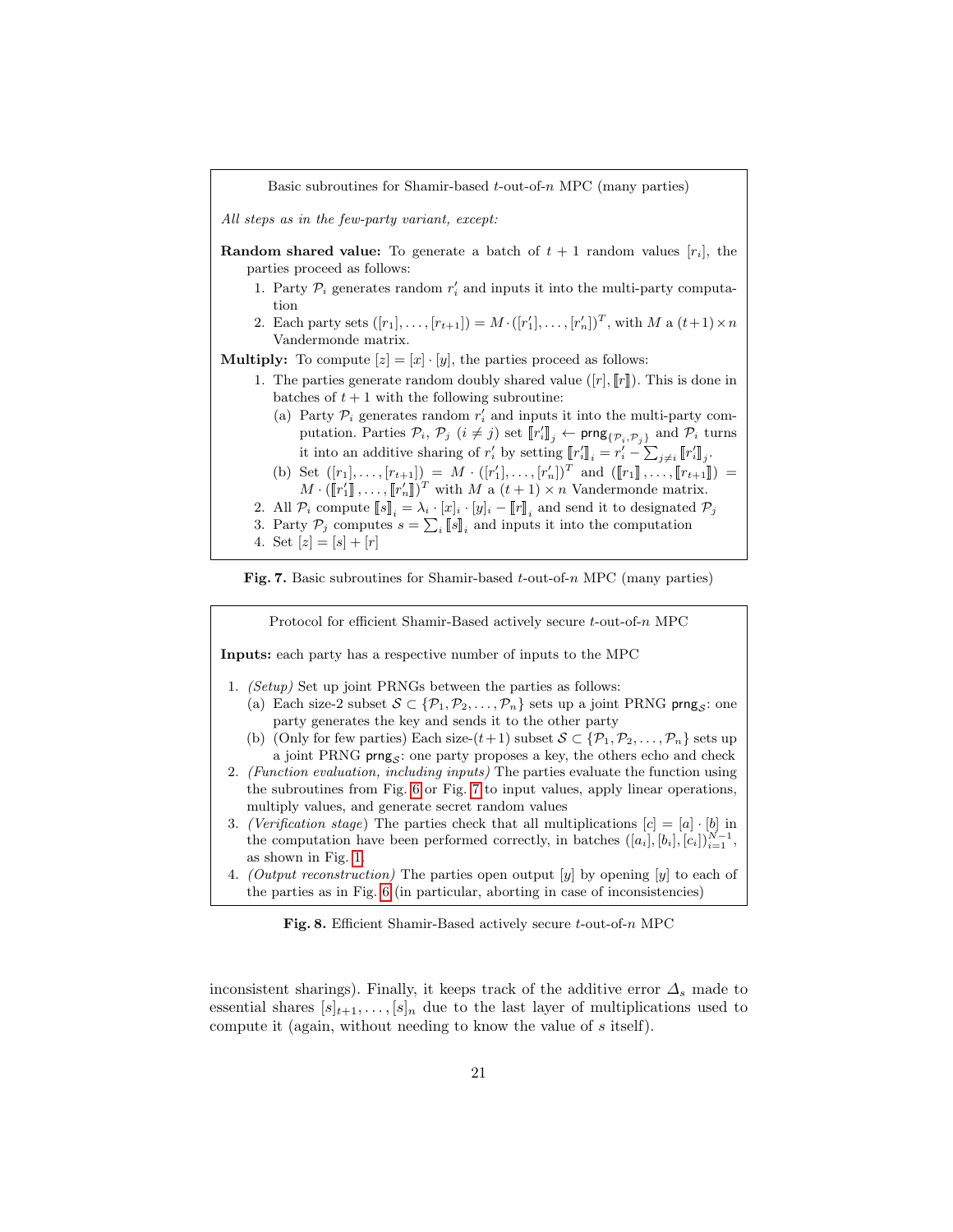For instance, to simulate input by an honest party: for each corrupted party, if its share is defined by the PRNG, set  $[x]_i$  accordingly; otherwise, generate  $[x]_i$ randomly and send it to the adversary. For each redundant party, set  $[x]_i = [x]_i'$ randomly. Set  $\Delta_x = 0$ . In case a corrupted party provides input, for each honest party (essential or redundant), determine share  $[x]_i'$  according to the protocol, i.e., either by generating it from a PRNG or by receiving it from the adversary. Compute x by reconstructing it from  $[x]_{t+1}', \ldots, [x]_n'$ , and from this, compute shares  $[x]_{d+1}, \ldots, [x]_t$  such that together with the essential shares  $[x]_{t+1}', \ldots, [x]_n'$ they consistently reconstruct to x. Set  $\Delta_x = 0$  and provide x to the trusted party.

To simulate multiplication in the few-party variant, simulate the input by each party as above. After this simulation, we have shares  $[z_j]_i$  consistent with essential shares  $(i \in [1, t], j \in [1, n])$ ; shares  $[z_j]_i$  held by simulated redundant parties  $(i \in [d+1,t], j \in [1,n])$ ; and values  $z_j$  input by corrupted parties  $(j \in [1,d])$ . Set  $[z]_i = \sum_j [z_j]_i$ ;  $[z]_i' = \sum_j [z_j]_i'$ ; and  $\Delta_z = \sum_j (z_j - [x]_j [y]_j)$  +  $\sum_j ([x]^j_j[y]^j_j - [x]^j_j[y])$ . Other operations are simulated along similar lines.

To simulate verification, use the simulator from Proposition [1.](#page-6-1) To simulate output reconstruction, receive output  $y$  from the trusted party. Simulate opening y to all parties. Send  $(c_{t+1}, \ldots, c_n)$  to the trusted party, where  $c_i = \perp$  iff the simulated  $P_i$  has aborted. Return what the adversary returns.

We need to show that an ideal-world execution with the above simulator is indistinguishable from a real-world execution with the protocol. As a first step, we can ignore the use of PRNGs between the honest parties (otherwise we could distinguish PRNG-generated data from random), as we have been doing implicitly. Next, one checks that the basic subroutines are simulated in a statistically indistinguishable way and preserve the invariants claimed before: namely, that  $[x]_1, \ldots, [x]_d$  are the shares that the adversary would get from following the computation steps;  $\Delta_x$  is the error in the value that would be reconstructed by parties  $\mathcal{P}_{t+1}, \ldots, \mathcal{P}_n$ ; and  $[x]_{d+1}' - [x]_{d+1}, \ldots, [x]_t' - [x]_t$  is the deviation from the shares of  $\mathcal{P}_{d+1}, \ldots, \mathcal{P}_t$  that would be consistent with the shares from  $\mathcal{P}_{t+1}, \ldots, \mathcal{P}_n$ . For the multiplication check, this follows from Proposition [1.](#page-6-1)

Now, for outputting, if the multiplication check succeeded, we simulate opening the computation result to the value  $y$  received from the trusted party. As argued above, success in the multiplication check means  $\Delta_v = 0$  for all multiplications performed in the protocol, so that in the corresponding real-world execution,  $|y|_{t+1}, \ldots, |y|_n$  are a sharing of the actual function result y. Hence, both in the real-world and ideal-world executions, the honest parties either abort or return y. Since we have simulated the adversary in a statistically indistinguishable way, also the adversary's output is statistically indistinguishable between the real- and ideal-world executions. This completes the proof.  $\Box$ 

### <span id="page-21-0"></span>A.3 Fairness for Many-Party Lindell-Nof

As remarked, the approach for fairness presented before does not work if there are many parties. This is because both the advantage of the adversary is exponential in the number of parties (and so is its computation complexity). As an alternative, inside the multi-party computation, we can compute an "inner"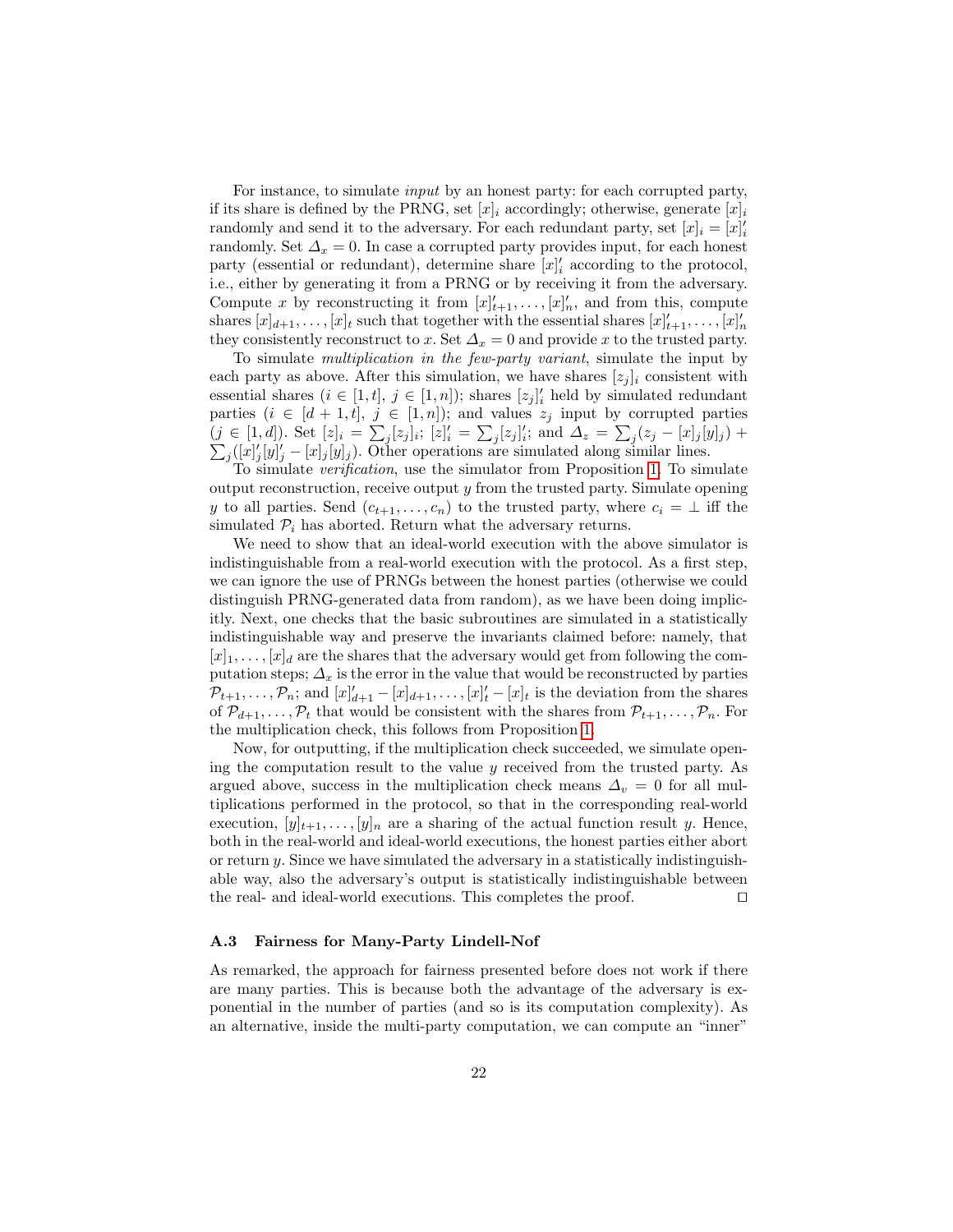Shamir sharing  $[x_1], \ldots, [x_n]$  of the value x, similarly to [\[DOS17\]](#page-17-5). Then, each party sends it share of  $[x_i]$ , digitally signed, to party  $\mathcal{P}_i$ . Party  $\mathcal{P}_i$  checks that all received shares consistently recombine to one single value (and if this is the case, it can prove this fact to the others), and aborts if they do not. All of this is done before the multiplication check so that, in particular, the multiplication check will not succeed (and hence output reconstruction will not happen) if not all parties have successfully reconstructed their inner share.

# <span id="page-22-1"></span>B Security Proof of the SPDZ Preprocessing Protocol

In this section, we define ideal functionality  $\mathcal{F}_{\text{DEAL}}$  for SPDZ preprocessing (Sec-tion [B.1\)](#page-22-0), and prove that  $\Pi_{\text{DEAL}}$  protocol in Fig. [2](#page-12-0) and Fig. [3](#page-13-0) securely implements it (Section [B.2\)](#page-22-2). Actually, since we want to use the  $\mathcal{F}_{\text{Data}}$  in our load-balanced version of the SPDZ protocol, we describe a generalized  $\mathcal{F}_{\text{DEAL}}$  where each party  $\mathcal{P}_1,\mathcal{P}_2,\mathcal{P}_3$  can play the role of the dealer.

We then show that  $\mathcal{F}_{\text{DEAL}}$  is implemented by a "load-balanced version" of the  $\Pi_{\text{DEAL}}$  protocol. In this version, the PRNG setup and MAC key generation are performed once, but the other steps are performed three times: once for each pair of parties. Input masks in this setting do not require communication: it is sufficient to just use a the random mask as generated by steps [4a](#page-12-1) and [4b](#page-12-2) from Fig. [2](#page-12-0) as an input mask for  $P_3$ , and similarly for the other parties (where the MAC is additively shared between the three parties). Apart from this, the protocol without load balancing is just a special case of the load-balanced protocol.

# <span id="page-22-0"></span>B.1 The  $\mathcal{F}_{\text{Deal}}$  Functionality

The  $\mathcal{F}_{\text{DEAL}}$  ideal functionality is shown in Fig. [9.](#page-23-0) This model is an adaptation of the normal SPDZ dealer functionality (e.g., [\[DKL](#page-17-15)+13[,SSW17\]](#page-18-6)) to our setting where one party knows each generated triple. In the normal functionality, the trusted party generates MAC keys, multiplication triples, and masks in such a way the adversary chooses the shares of the corrupted parties, but does not learn the values. In our case, as usual an adversary controlling one of the recipients of a triple can choose its shares of preprocessed values; but an adversary controlling its dealer can choose the values of multiplication triples and masks as long as they are correct, i.e., the triples contain products, the MACs are correct with respect to the MAC key, and the mask values correspond to their secret sharings.

### <span id="page-22-2"></span>B.2 Security Proof for the Preprocessing Protocol

We now show security of the load-balanced version of  $\Pi_{\text{DEAL}}$  in Fig. [2](#page-12-0) and Fig. [3.](#page-13-0) We provide a simulator  $S_{\text{DEAL}}$  that simulates a real-world execution of  $\Pi_{\text{DEAL}}$ with a given adversary A in the ideal-world model with access to the  $\mathcal{F}_{\text{DEAL}}$ functionality. For concreteness, assume that  $P_1$  is corrupted by  $A_i$ ; as before, replace the use of PRNGs between  $\mathcal{P}_2, \mathcal{P}_3$  by real randomness in a computationally indistinguishable way.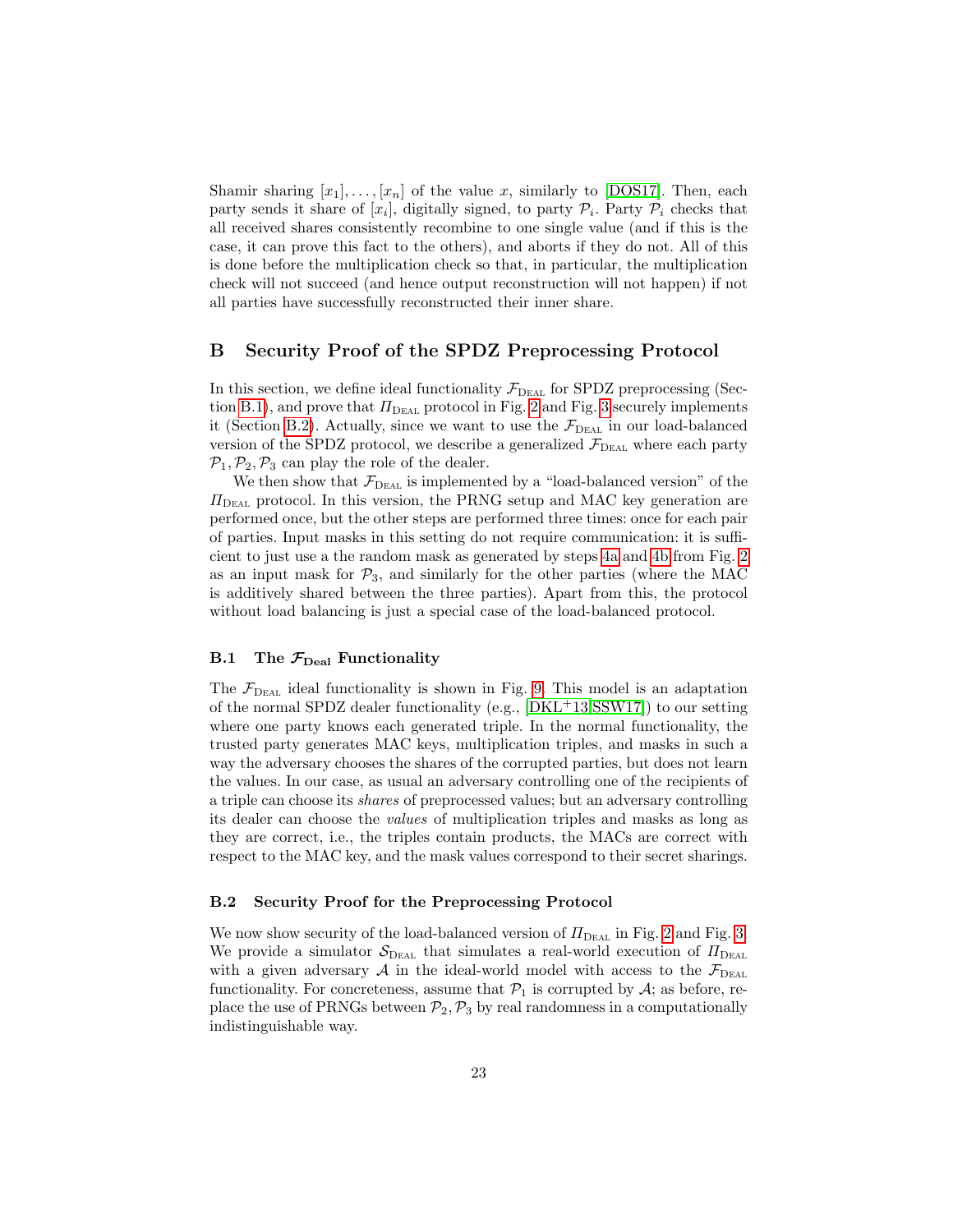Multiplication triples (dealer  $P_k$  corrupted): To generate multiplication triple  $(\langle a \rangle = (\llbracket a \rrbracket, \llbracket \alpha a \rrbracket), \langle b \rangle = (\llbracket b \rrbracket, \llbracket \alpha b \rrbracket), \langle c \rangle = (\llbracket c \rrbracket, \llbracket \alpha c \rrbracket))$ :  $- \;\mathrm{Get}\; \llbracket a \rrbracket_i$  ,  $\llbracket a \rrbracket_j$  ,  $\llbracket b \rrbracket_i$  ,  $\llbracket b \rrbracket_j$  ,  $\llbracket c \rrbracket_i$  from  $\mathcal A$ - Compute  $a, b, c = a \cdot b$ ,  $[[c]]_j = c - [[c]]_i$ ; randomly share  $[[\alpha a]]$ ,  $[[\alpha b]]$ ,  $[[\alpha c]]$ Multiplication triples (dealer  $\mathcal{P}_k$  honest): To generate multiplication triple  $(\langle a \rangle = (\llbracket a \rrbracket, \llbracket \alpha a \rrbracket), \langle b \rangle = (\llbracket b \rrbracket, \llbracket \alpha b \rrbracket), \langle c \rangle = (\llbracket c \rrbracket, \llbracket \alpha c \rrbracket)).$ Generate random a, b and compute  $c = a \cdot b$ . For each sharing  $\llbracket a \rrbracket$ ,  $\llbracket \alpha a \rrbracket$ ,  $\llbracket b \rrbracket$ ,  $\llbracket \alpha b \rrbracket$ ,  $\llbracket c \rrbracket$ ,  $\llbracket \alpha c \rrbracket$ : if  $\mathcal{P}_i$ ,  $\mathcal{P}_j$  are honest, generate random sharing; otherwise, get corrupted share from  $A$  and compute other share **Random mask (dealer corrupted):** To generate random mask  $r$  known by corrupted  $P_k$  and additively shared between  $P_i, P_j$ :  $-$  Get  $r, [\![\alpha r]\!]_k$  from  $\mathcal A$ - Generate random shares  $\llbracket r \rrbracket_i$ ,  $\llbracket \alpha r \rrbracket_i$ ,  $\llbracket \alpha r \rrbracket_j$  reconstructing to  $r, \alpha r$ Random mask (dealer honest): To generate random mask  $r$  known by honest  $\mathcal{P}_k$  and additively shared between  $\mathcal{P}_i, \mathcal{P}_j$ : – Generate random r. For r,  $\llbracket \alpha r \rrbracket$ : if  $\mathcal{P}_i$ ,  $\mathcal{P}_j$  are honest, generate random sharing, otherwise, get corrupted shares from  $A$  and compute other shares **Functionality**  $\mathcal{F}_{\text{Deal}}$ : To deal a given number of multiplication triples and masks:

- 1. (MAC key generation) Generate random  $\alpha \in \mathbb{Z}_p^*$ . For each pair of parties  $\mathcal{P}_i, \mathcal{P}_j$ : if both honest, generate random sharing  $[\![\alpha]\!]$ ; otherwise, get corrupted share  $\llbracket \alpha \rrbracket^{i,j}$  from A and compute other one
- 2. Generate the requested number of multiplication triples and random masks
- 3. For each honest  $\mathcal{P}_i$ , receive  $v_i$  from the adversary. If  $v_i = \top$ , send  $\mathcal{P}_i$ 's material (MAC shares  $[\![\alpha]\!]_i$ ; triple shares  $[\![\cdot]\!]_i$ ,  $[\![\alpha \cdot]\!]_i$  of obtained triples and  $[\![\cdot]\!]_j, [\![\cdot]\!]_k$  of dealt triples; random mask shares  $[\![r]\!]_i, [\![\alpha r]\!]_i$  and random masks r) to  $P_i$ , else send "abort"

<span id="page-23-0"></span>

Simulate Setup by computing shares  $\llbracket \alpha \rrbracket_1^{1,2}$ ,  $\llbracket \alpha \rrbracket_1^{1,3}$  that  $\mathcal{P}_1$  gets and providing these to the trusted party. Also simulate the sampling of  $s_{1,2}, s_{1,3}$ .

Simulate the generation of a batch of multiplication triples dealt by corrupted  $\mathcal{P}_1$ , where  $\mathcal{P}_i = \mathcal{P}_2$  and  $\mathcal{P}_j = \mathcal{P}_3$ , as follows. For each triple, get  $[\![a_l]\!]_2$ ,  $[[a_l]]_3$ ,  $[[b_l]]_2$ ,  $[[b_l]]_3$ ,  $[[\alpha a_l]]_1$ ,  $[[\alpha b_l]]_1$  from simulating the [4a](#page-12-1) and [4b](#page-12-2) subprotocols. Reconstruct  $a_l, b_l$  and set  $c_l = a_l \cdot b_l$ . Compute  $[[c_l]]_3$  using the PRNG, receive  $\llbracket c_l \rrbracket_2$  from the adversary, and reconstruct these values to obtain  $c'_l$ . Send the relevant values to the trusted party. Set  $\delta_{c_l} = c_l' - c_l$ . Compute the values  $[\![\alpha a_l]\!]_1$ ,  $[\![\alpha b_l]\!]_1$ ,  $[\![\alpha c_l]\!]_1$  that  $\mathcal{P}_1$  is supposed to send, and set  $\delta_{\alpha a_l}, \delta_{\alpha b_l}, \delta_{\alpha c_l}$  based on the values that  $\mathcal{P}_1$  actually sends. Simulate batchwise multiplication verification by computing the values  $c_{N+1}, \ldots, c_{2N-1}$  that  $\mathcal{P}_1$  is supposed to provide, receiving  $[\![c_{N+1}]\!]_2, \ldots, [\![c_{2N-1}]\!]_2$  and setting  $\delta_{c_{N+1}}, \ldots, \delta_{c_{2N-1}}$  accordingly. Simulate an abort if any of  $\delta_{c_1}, \ldots, \delta_{c_{2N-1}}$  is nonzero.

Simulate the generation of a batch of multiplication triples dealt by honest  $\mathcal{P}_2$  where  $\mathcal{P}_i = \mathcal{P}_1$  and  $\mathcal{P}_j = \mathcal{P}_3$ , as follows. For each triple, simulate generation of  $[\![a_l]\!], [\![b_l]\!]$  (subprotocol [4a\)](#page-12-1), and send  $[\![a_l]\!]_1$ ,  $[\![\alpha a_l]\!]_1$ ,  $[\![b_l]\!]_1$ ,  $[\![a b_l]\!]_1$  to the trusted party. Generate a random  $[[c_l]]_1$ , send  $[[c_l]]_1 - \delta_{1,2}$  to  $\mathcal{P}_1$ , and send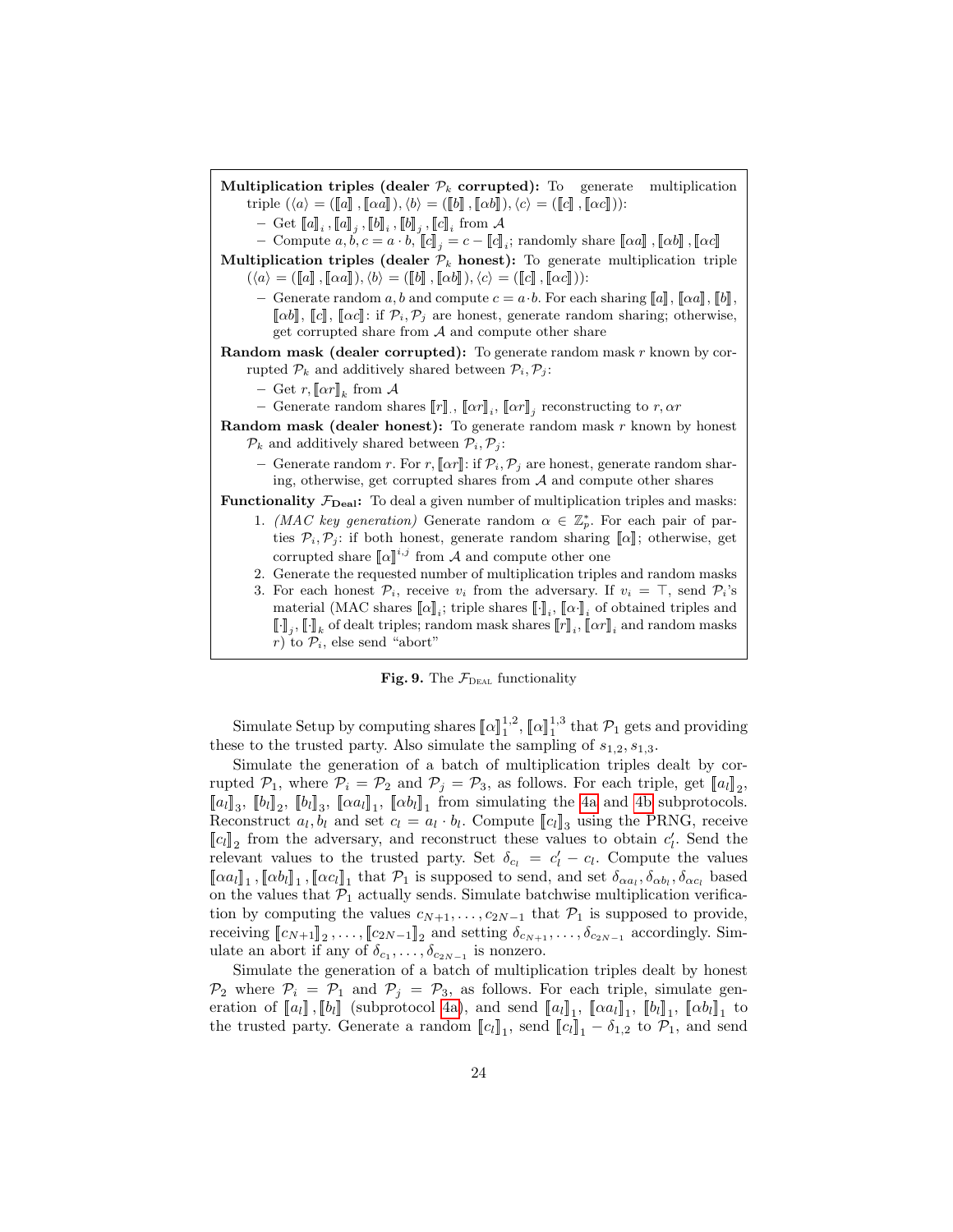$\llbracket c_l \rrbracket_1$  to the trusted party. Simulate computing  $\llbracket \alpha c_l \rrbracket$  to get  $\llbracket \alpha c_l \rrbracket_1$  (subproto-col [4b\)](#page-12-2); send random  $[\![\alpha a_l]\!]_2$  to the adversary and  $[\![\alpha c_l]\!]_1 = [\![\alpha c_l]\!]_1 + [\![\alpha a_l]\!]_2$ to the trusted party. Simulate batchwise multiplication verification by sending random  $[\![c_{N+1}]\!]_1, \ldots, [\![c_{2N-1}]\!]_1$  to the adversary, and receiving  $[\![A(s_{1,3})]\!]_1$ ,  $[[B(s_{1,3})]]_1$ ,  $[[C(s_{1,3})]]_1$ . Recompute the values that the adversary should have sent and simulate abort in a mismatch. The case when  $P_i = P_3$  and  $P_j = P_1$  is similar.

Simulate the generation of random masks similarly to above, namely, by recomputing the shares that  $\mathcal{P}_1$  computes using the PRNG and by simulating the sending of shares to  $P_1$  by sending random values. Send the relevant values to the trusted party.

Simulate the MAC check in case  $\mathcal{P}_1$  is the dealer by receiving  $[\![\alpha a_M]\!]_k$  and setting  $\delta_{\alpha a_M}$  based on the value that  $\mathcal{P}_1$  should have sent; and by receiving value S and setting  $\delta_S$  based on the value that  $\mathcal{P}_1$  should have sent. Simulate an abort if any  $\delta_{\alpha a_1}, \ldots, \delta_{\alpha a_M}, \delta_S$  is nonzero. Simulate the MAC check in case  $\mathcal{P}_1$  acts as  $\mathcal{P}_i$  by providing random  $[\![\alpha a_M]\!]_k$  to the adversary; computing  $[\![\sigma]\!]_1$ and S that  $\mathcal{P}_1$  should have sent; and setting  $\delta_{\sigma}$  and  $\delta_{S}$  accordingly. Simulate an abort if  $\delta_{\sigma}$  or  $\delta_{S}$  is nonzero. Simulate the MAC check in case  $\mathcal{P}_{1}$  acts as  $\mathcal{P}_{j}$ by recomputing the value  $\llbracket \sigma \rrbracket_1$  that the adversary should compute and sending  $[\![\sigma]\!]_1 = -[\![\sigma]\!]_1$  Simulate the overall execution by following the steps of  $\Pi_{\text{Data}}$ , checking which honest parties have aborted, and for them sending  $v_i = \perp$  to the trusted party; and returning as adversary's output whatever is returned by the simulated adversary.

**Theorem 2.** Let N be an integer and let  $p > 2N \cdot 2^{\sigma}$ . Assuming secure PRNGs, the load-balanced variant of the protocol in Fig. [2,](#page-12-0) Fig. [3](#page-13-0) securely implements  $\mathcal{F}_{\text{DEAL}}$  with statistical security parameter  $\sigma$  for honest majority.

Proof. In checking that the above simulator simulates a real-world execution in an indistinguishable way, the most difficult part is to check that a simulated dealer cannot provide wrong products or MACs for multiplication triples. Indeed, the other parts follow by inspection. For multiplication triples dealt by  $\mathcal{P}_1$ , note that the simulator simulates an abort at the first attempt of  $\mathcal{P}_1$  to deal a batch of triples with  $(\delta_{c_1}, \ldots, \delta_{c_{2N-1}}) \neq \mathbf{0}$ . In this first attempt, in the real-world execution  $\mathcal{P}_2, \mathcal{P}_3$  compute  $A(s_{2,3}), B(s_{2,3}),$  and  $C(s_{2,3}) + D(s_{2,3}),$  where  $C(x) =$  $A(x)B(x)$  and  $D(x)$  is such that  $D(\omega_i) = \delta_{c_i}$  for  $i = 1, ..., 2N-1$ . Equality holds if and only if  $D(s_{2,3}) = 0$ , and since  $s_{2,3}$  is chosen randomly and independently from the actions of  $\mathcal{P}_1$ , this happens with probability  $(2n-2)/(|\mathbb{Z}_p|-2n)$ . So except with this negligible probability, the real-world leads to an abort by the honest parties as well. So, if there is a first attempt at cheating, simulation is indistinguishable (and if there is no attempt at cheating at all then simulation is of course indistinguishable, too).

If  $\mathcal{P}_1$  acts as party  $\mathcal{P}_i$  in triple generation and it provides values  $\llbracket A(s_{1,3}) \rrbracket_1 +$  $\delta_1, \llbracket B(s_{1,3}) \rrbracket_1 + \delta_2, \llbracket C(s_{1,3}) \rrbracket_1 + \delta_3 \text{ with } (\delta_1, \delta_2, \delta_3) \neq \mathbf{0}, \text{ then the ideal-world}$ simulator aborts. In the real world, the adversary chooses  $\delta_1, \delta_2, \delta_3$  independently from the random values  $A(s)$ ,  $B(s)$ , and this leads to an abort if the polynomial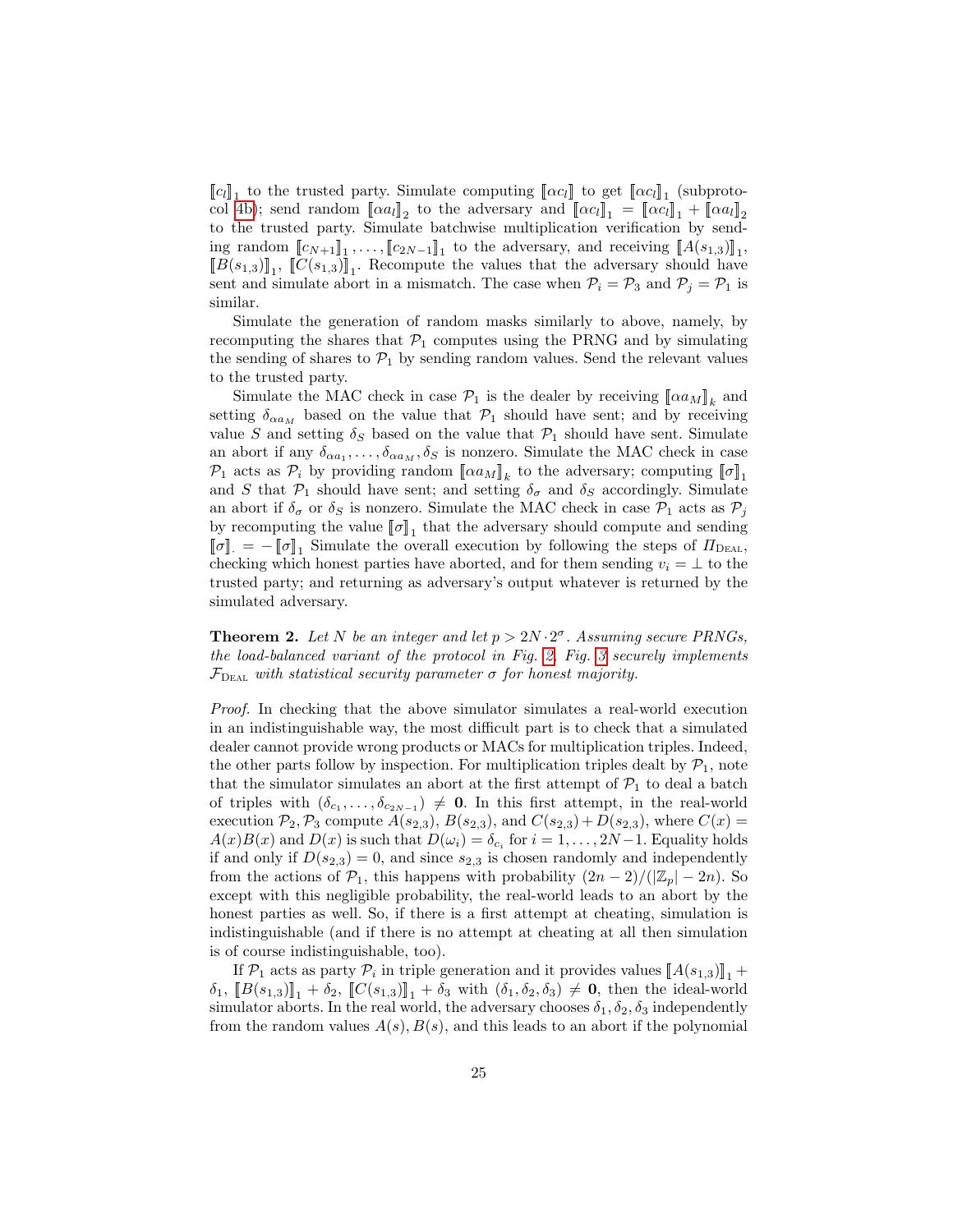map  $(A(s), B(s)) \mapsto (A(s) + \delta_1) \cdot (B(s) + \delta_2) - (A(s)B(s) + \delta_3)$  happens to map to zero. By the Schwartz-Zippel lemma, this happens with at most the negligible probability  $2/|\mathbb{Z}_p|$ , and otherwise the simulation is indistinguishable. If  $\mathcal{P}_1$  acts as party  $P_j$ , then indistinguishability is also clear since the adversary receives correct random shares  $\llbracket A(s_{3,1}) \rrbracket_1$ ,  $\llbracket B(s_{3,1}) \rrbracket_1$ ,  $\llbracket C(s_{3,1}) \rrbracket_1$ , and in both cases the adversary gets to choose whether or not to make the multiplication check fail.

For the MAC check, first consider the case when  $\mathcal{P}_1$  is the dealer. In this case, the value that is opened by the MAC check is  $\sigma = \sum r_l(\alpha a_l + \delta_{\alpha a_l}) - ((\sum r_l a_l) +$  $\delta_S$ ) $\cdot \alpha = \sum r_l \delta_{\alpha a_l} - \alpha \delta_S$ . In the ideal world, the MAC check fails whenever one of the  $\delta$ 's is nonzero. In the real world, the MAC check fails whenever  $\sigma \neq 0$ . Now, suppose some  $\delta_{a_l}$  is nonzero. The adversary has chosen the  $\delta_{a_l}$ 's independently from the random coefficients  $r_l$  used (recall that we replaced the PRNG by random values before), so by the Schwartz-Zippel lemma, the probability that  $\sum r_l \delta_{\alpha a_l}$  is zero is negligible; and if it is nonzero, the probability that it matches  $\alpha\delta_S$  is negligible as well (since the adversary chooses  $\delta_S$  independently from the  $\alpha$ used). On the other hand, if all  $\delta_{a_l}$  and  $\delta_S$  are nonzero, then clearly  $\sigma \neq 0$  as well. This settles the indistinguishability in this case. Now, consider the case when  $\mathcal{P}_1$ acts as  $\mathcal{P}_i$ . In this case,  $\overline{\mathcal{P}}_j$  computes  $\sigma = \sum r_l \alpha a_l - S \cdot [\![\alpha]\!]_i^{i,j} - (S + \delta_S) \cdot [\![\alpha]\!]_j^{i,j} + \delta_\sigma =$  $\delta_{\sigma} - \delta_S \cdot [\![\alpha]\!]^{i,j}_j$ . In the ideal world, the MAC check fails whenever one of  $\delta_{\sigma}, \delta_S$  is nonzero. In the real world, note that the adversary chooses the  $\delta$ 's independently from the  $\llbracket \alpha \rrbracket_j^{i,j}$  used. So, except with negligible probability, the MAC check fails here as well, again establishing indistinguishability. Finally, if  $\mathcal{P}_1$  acts as  $\mathcal{P}_i$  then indistinguishability is clear since the adversary just receives the share it excepts and can then choose whether or not to let the MAC check succeed.

Overall, we have given a simulator such that an ideal-world execution with the simulator gives an indistinguishable result from a real-world execution with the adversary. Hence, the protocol implements  $\mathcal{F}_{\text{DEAL}}$ , as we wanted to show.  $\Box$ 

# C The Load-Balanced SPDZ Online Phase

We now provide details of our load-balanced SPDZ online phase, where the multiplications in the computation are evenly divided between the pairs of parties in order to evenly divide the preprocessing and online work.

Similarly to the normal SPDZ protocol, we make use of additive secret sharing to share values. However, unlike in SPDZ, a value  $x$  can either be additively shared either between all three parties (i.e.,  $\mathcal{P}_1$  has  $[[x]]_1$ ,  $\mathcal{P}_2$  has  $[[x]]_2$ , and  $\mathcal{P}_3$ has  $[[x]]_3$  such that  $[[x]]_1 + [[x]]_2 + [[x]]_3 = x)$ ; or between any pair of them (in which case the third share, e.g.,  $[\![x]\!]_3$ , is  $\bot$  and  $[\![x]\!]_1 + [\![x]\!]_2 = x$ . This reflects the "load-balanced" nature of the protocol, e.g., multiplication using a multiplication triple from  $P_1$  results in a value shared between  $P_2$  and  $P_3$ . Apart from the value x itself, also an information-theoretic MAC  $\llbracket \alpha \cdot x \rrbracket$  is secret-shared between the three parties (this value is always shared between all parties). As a result of our preprocessing, no individual party knows the MAC key  $\alpha$  but this key itself is additively shared between  $\mathcal{P}_1, \mathcal{P}_2$  as  $[\![\alpha]\!]_1^{1,2}$ ,  $[\![\alpha]\!]_2^{1,2}$ , and similarly between  $\mathcal{P}_1, \mathcal{P}_3$ and between  $\mathcal{P}_2, \mathcal{P}_3$ . We write  $\langle x \rangle = (\llbracket x \rrbracket, \llbracket \alpha x \rrbracket)$  for a shared value with its MAC.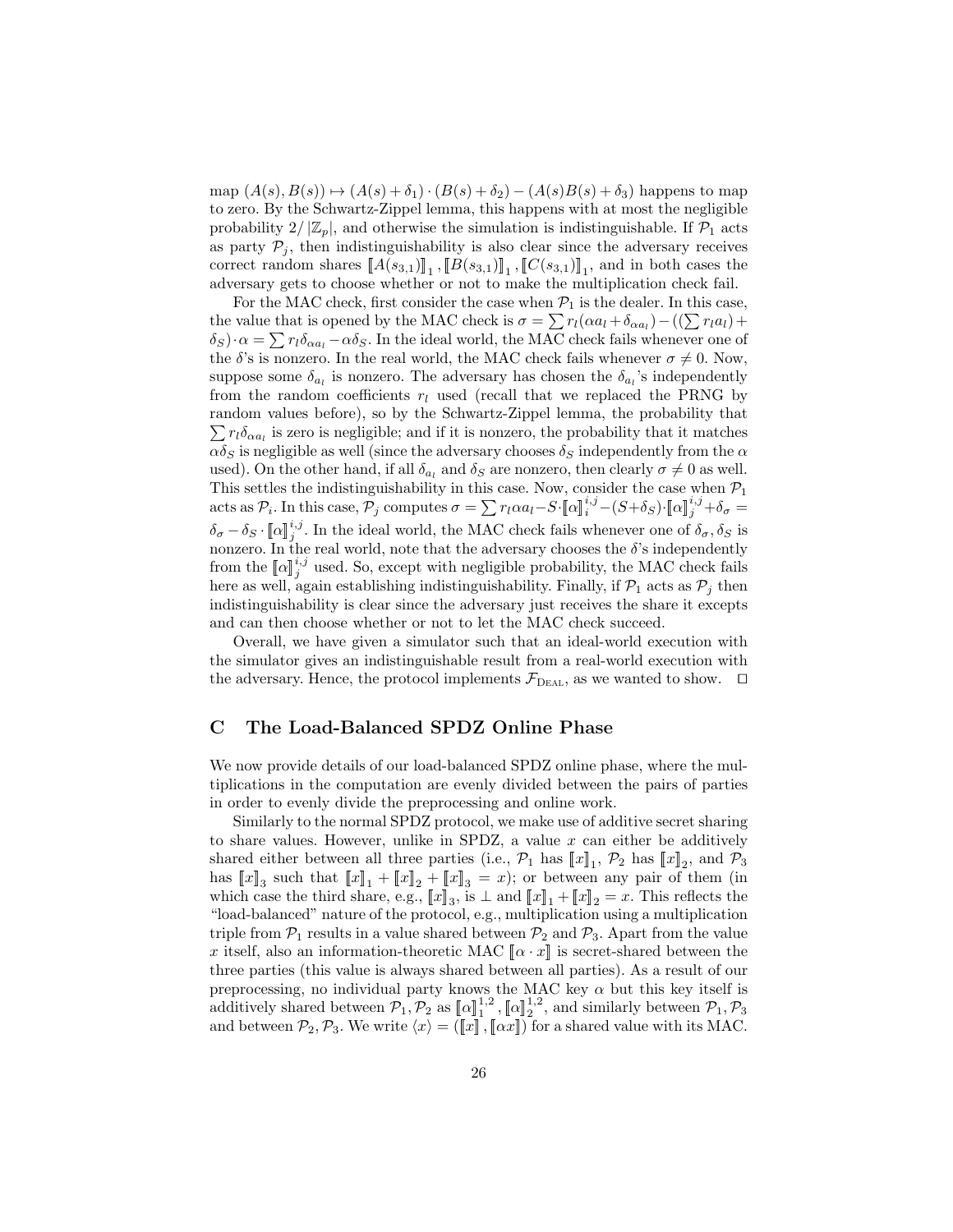#### C.1 Primitive operations

Operations on such secret-shared values such as addition and multiplication are performed similarly to SPDZ, except that we take into account that different operands may be secret-shared between different sets of parties.

To let a party  $\mathcal{P}_i$  input a value x into the multi-party computation, we consume a random mask from the preprocessing phase: a random value  $r$  that is known by  $\mathcal{P}_i$  and secret shared as  $\langle r \rangle = (\llbracket r \rrbracket, \llbracket \alpha r \rrbracket)$  between the other two parties  $\mathcal{P}_j, \mathcal{P}_k$ . Party  $\mathcal{P}_i$  computes  $\varepsilon = x - r$  and sends it to one of the other two parties, say,  $P_j$ . This becomes a sharing of x between  $P_i$  and  $P_j$  by setting  $\langle x \rangle_i = (r, [\![\alpha r]\!]_i + \varepsilon \cdot [\![\alpha]\!]_i^{i,j}); \langle x \rangle_j = (\varepsilon, [\![\alpha r]\!]_j + \varepsilon \cdot [\![\alpha]\!]_j^{i,j}); \langle x \rangle_k = (\bot, [\![\alpha r]\!]_k).$ Alternatively, it can become a sharing of x between  $\mathcal{P}_j$  and  $\mathcal{P}_k$  by setting  $\langle x \rangle_i =$  $(\bot, \llbracket \alpha r \rrbracket_i + \varepsilon \cdot \llbracket \alpha \rrbracket_i^{i,j}); \langle x \rangle_j = (\llbracket r \rrbracket_j + \varepsilon, \llbracket \alpha r \rrbracket_j + \varepsilon \cdot \llbracket \alpha \rrbracket_j^{i,j}); \langle x \rangle_k = (\llbracket r \rrbracket_k, \llbracket \alpha r \rrbracket_k).$ 

To perform linear operations such as addition or multiplication by a constant, apply them directly on the sharings, with the convention that  $\alpha \cdot \bot = \bot$ and  $x + \bot = x$ .

To generate **random value**  $\langle r \rangle$ , consume three random masks:  $r_1$  known by  $P_1$  and secret-shared between the other two;  $r_2$  known by  $P_2$  and  $r_3$  known by  $\mathcal{P}_3$ , and set  $\langle r \rangle = \langle r_1 \rangle + \langle r_2 \rangle + \langle r_3 \rangle$ .

Finally, to perform a **multiplication**  $\langle z \rangle \leftarrow \langle x \rangle \cdot \langle y \rangle$  such that the result  $\langle z \rangle$  is secret-shared between  $\mathcal{P}_i$  and  $\mathcal{P}_j$ , use a multiplication triple  $(\langle a \rangle, \langle b \rangle, \langle c \rangle)$ for  $\mathcal{P}_i$  and  $\mathcal{P}_j$  from the preprocessing phase: i.e., secret shares of values  $a, b, c$ such that  $c = a \cdot b$  that are secret-shared between  $\mathcal{P}_i$  and  $\mathcal{P}_j$ . First,  $\varepsilon = x - a$ is opened to  $\mathcal{P}_i$  and  $\mathcal{P}_j$ . This costs one round and two messages if x is shared between  $\mathcal{P}_i$  and  $\mathcal{P}_j$  themselves (they can simply exchange their shares of  $\llbracket x - a \rrbracket$ ); two rounds and two messages if x is shared between one of the parties and  $\mathcal{P}_k$  $(\mathcal{P}_k \text{ sends } [\![x]\!]_k - [\![a]\!]_j$  to  $\mathcal{P}_j$  who sends  $x - a$  to  $\mathcal{P}_i$ ); or two rounds and three messages if  $x$  is shared between all three parties (the parties use their PRNGs to re-randomise  $[[x]]$ ;  $\mathcal{P}_k$  sends its share  $[[x]]_k$  to  $\mathcal{P}_i$  or  $\mathcal{P}_j$  and they exchange their shares of  $\llbracket x - a \rrbracket$ ). Similarly,  $\rho = y - b$  is also opened and  $\langle z \rangle$  is computed linearly as  $\langle z \rangle_i = \overline{(\varepsilon \rho + \varepsilon \cdot \llbracket b \rrbracket_i + \rho \cdot \llbracket a \rrbracket_i + \llbracket c \rrbracket_i, \varepsilon \rho \cdot \llbracket \alpha \rrbracket_i^{\mathit{i},\mathit{j}} + \varepsilon \cdot \llbracket \alpha b \rrbracket_i + \rho \cdot \llbracket \alpha a \rrbracket_i + \llbracket \alpha c \rrbracket_i);$  $\langle z \rangle_j = (\varepsilon \rho + \varepsilon \cdot \llbracket b \rrbracket_j + \rho \cdot \llbracket a \rrbracket_j + \llbracket c \rrbracket_j, \varepsilon \rho \cdot \llbracket \alpha \rrbracket_j^{\textit{i},j} + \varepsilon \cdot \llbracket \alpha b \rrbracket_j + \rho \cdot \llbracket \alpha a \rrbracket_i + \llbracket \alpha c \rrbracket_j);$  $\langle z \rangle_k = (\perp, 0).$ 

Note that, for multiplication, the number of rounds and messages depends on how the inputs are shared. In the normal SPDZ case, where the inputs are shared between the same two parties, we get the normal SPDZ costs: one round and two messages. We need an extra round for inputs from between different pairs, and also an extra message for inputs shared between all three parties (e.g., random values). We expect that normal computations can be partitioned well into groups of operations that can be assigned to pairs of parties, in which case few extra messages or rounds will be needed.

### C.2 Overall Protocol

The overall online phase of our protocol is given in Fig. [10.](#page-27-0) First, the preprocessing phase of the protocol (discussed above) is performed to obtain the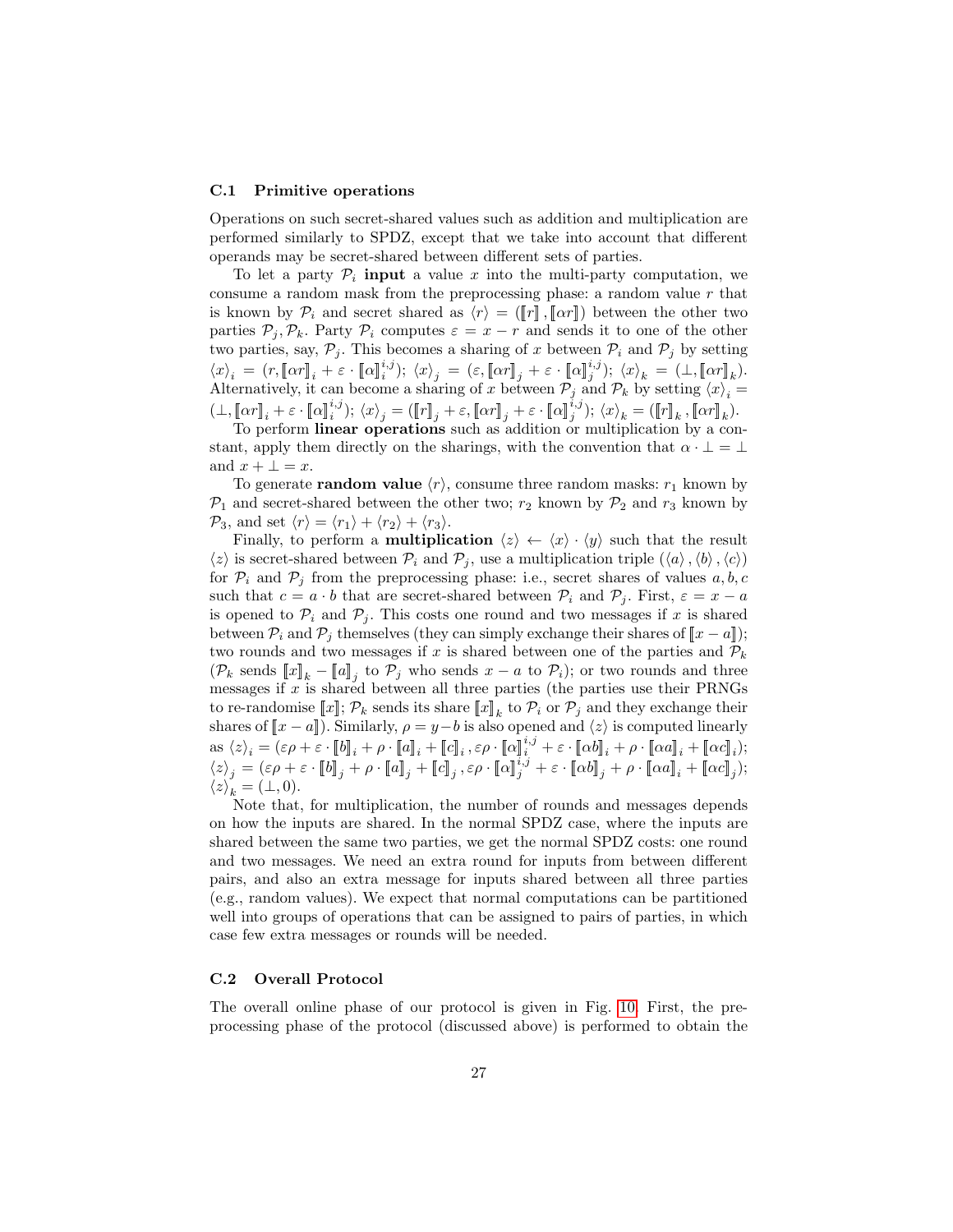<span id="page-27-1"></span>

<span id="page-27-3"></span><span id="page-27-2"></span>and received  $y'$ s. Each party accepts  $y$  if the values are consistent, else aborts

<span id="page-27-0"></span>Fig. 10. Load-Balanced SPDZ-Based 1-out-of-3 MPC

multiplication triples and random masks needed for the computation. Then, the computation is performed using the operations discussed above. Finally, the output of the computation is determined, with a MAC checking procedure being used to guarantee that the output values are correct.

Compared to the original SPDZ protocol, we make two changes to the output procedure. First, making use of our honest majority setting, we can eliminate one of the MAC checks that SPDZ does. In SPDZ, first a MAC check is performed on all intermediate values opened during the protocol; only after this check has succeeded, the output is reconstructed and a final MAC check is performed on it. The reason this is done is that reconstructing the output before checking the intermediate values can leak information. In our honest majority setting, we can avoid this need for two MAC checks by opening a masked output to two parties, with the mask known by the third party (line [4\)](#page-27-1). After applying the MAC check to the masked output, each party determines the unmasked output twice: once with one party and once with the other. If both are the same then, since one party is honest, the output must be correct (line [6\)](#page-27-2).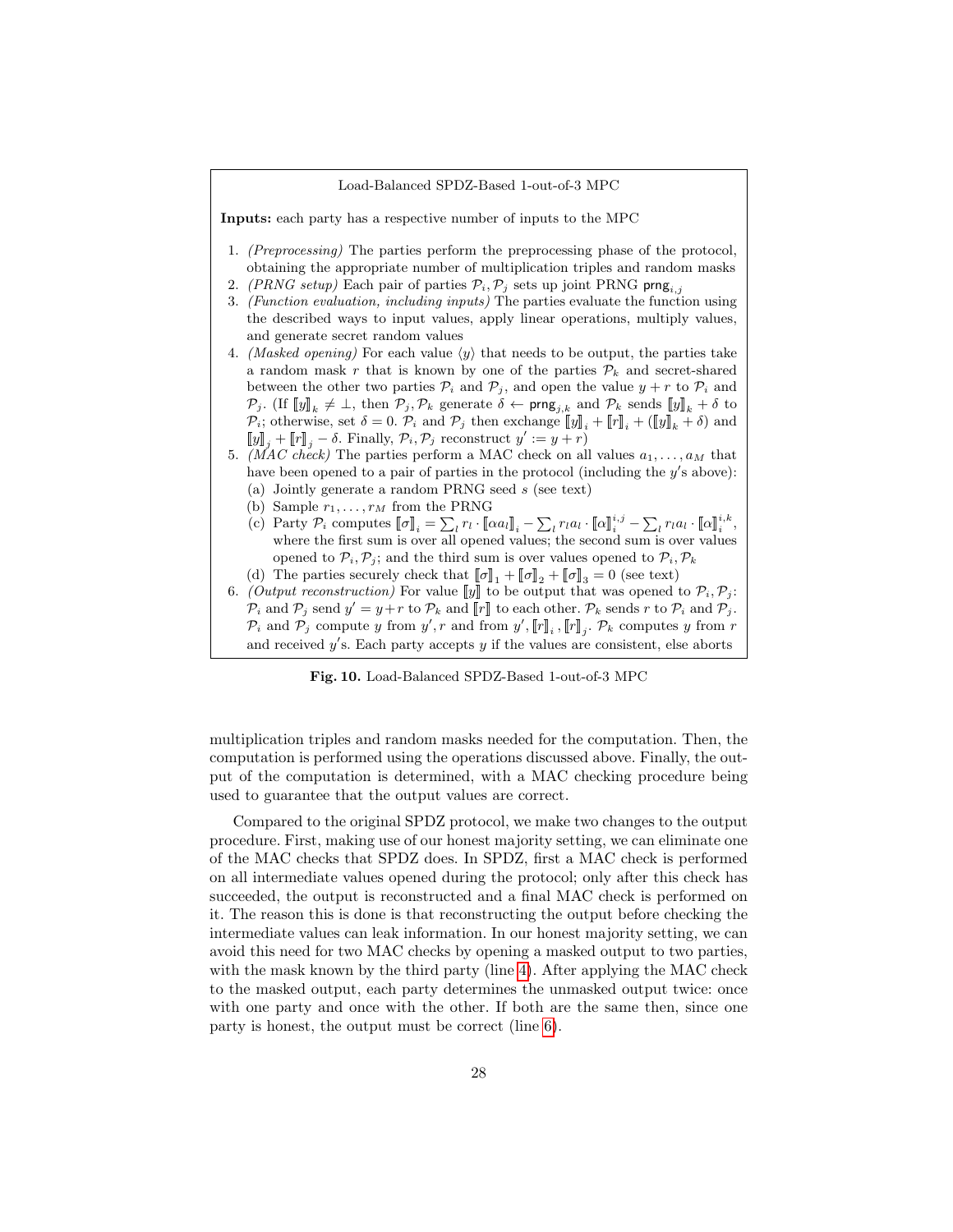Our second change to the output procedure is a modified MAC check. In the MAC check, the parties check the correctness of each opened value  $a$  essentially by comparing the additive shares  $\lceil \alpha a \rceil$  of the MAC to a times their additive shares  $\llbracket \alpha \rrbracket$  of the MAC key. The normal MAC check  $[DKL+13]$  $[DKL+13]$  is between two parties that both know a number of reconstructed values and have an additive sharing of their MACs; in our case, two of the three parties know the reconstructed values but the MAC is shared between three parties. We modify the procedure so that still, all reconstructed values can be opened in a single check (line [5\)](#page-27-3).

Apart from this modification, we also modify the methods used in the MAC check to jointly sample a random PRNG seed and fairly exchange a number of values that supposedly add up to zero. In the SPDZ protocol, both are done with a commitment scheme, but in our honest majority setting, we can essentially replace this with secret sharing. In particular, to jointly sample a random PRNG seed, each pair of parties  $\mathcal{P}_i$ ,  $\mathcal{P}_j$  generates  $s_{i,j}$   $\leftarrow$  prng<sub>i,j</sub> and both send it to the third party. All parties abort if they receive any inconsistent values, and otherwise set  $s := s_{1,2} \oplus s_{1,3} \oplus s_{2,3}$ . To fairly exchange the values  $[\![\sigma]\!]_1$ ,  $[\![\sigma]\!]_2$  and  $[\![\sigma]\!]_3$ , the parties first secret-share their values: party  $\mathcal{P}_1$  additively shares  $[\![\sigma]\!]_1$ between  $\mathcal{P}_2, \mathcal{P}_3$  as shares  $[\![\sigma_1]\!]_2$  and  $[\![\sigma_1]\!]_3$ , and similarly for  $\mathcal{P}_2$  and  $\mathcal{P}_3$ . Then,  $\mathcal{P}_1$  sends  $(\sigma_1 + [\![\sigma_3]\!]_1)$  to  $\mathcal{P}_2$  and  $(\sigma_1 + [\![\sigma_2]\!]_1)$  to  $\mathcal{P}_3$ ;  $\mathcal{P}_2$  sends  $(\sigma_2 + [\![\sigma_3]\!]_2)$  to  $\mathcal{P}_1$ and  $([\![\sigma_1]\!]_2 + \sigma_2)$  to  $\mathcal{P}_3$ ; and  $\mathcal{P}_3$  sends  $([\![\sigma_2]\!]_3 + \sigma_3)$  to  $\mathcal{P}_1$  and  $([\![\sigma_1]\!]_3 + \sigma_3)$  to  $\mathcal{P}_2$ . Finally,  $\mathcal{P}_1$  computes  $\sigma$  as  $\sigma_1 + (\sigma_2 + \llbracket \sigma_3 \rrbracket_2) + \llbracket \sigma_3 \rrbracket_1$  and  $\sigma_1 + \llbracket \sigma_2 \rrbracket_1 + (\llbracket \sigma_2 \rrbracket_3 + \sigma_3)$ and aborts if they are different or nonzero. Similarly for  $\mathcal{P}_2, \mathcal{P}_3$ .

#### C.3 Security proof

We now prove security of the protocol. We prove that the protocol is secure in the  $\mathcal{F}_{\text{DEAL}}$ -hybrid model; by applying the [\[Can00\]](#page-17-7) composition theorem, we obtain that the protocol together with the dealer protocol securely computes f.

We present an ideal-world simulator simulating a real-world protocol execution in the presence of an adversary A actively corrupting one party, say,  $\mathcal{P}_1$ . The simulator interacts with the trusted party and simulates calls to  $\mathcal{F}_{\text{DEAL}}$  with respect to  $A$ . Moreover, for each sharing  $\llbracket x \rrbracket$  it keeps track of the shares of the corrupted party, and for each opened value  $x$  it keeps track of the simulated opened value and the error  $\Delta_x$  introduced to this value by the adversary.

To simulates the adversary's call to  $\mathcal{F}_{\text{DEAL}}$ , receive the information that the adversary provides: MAC shares  $\llbracket \alpha \rrbracket_1$ ,  $\llbracket \alpha \rrbracket_1$ ; dealt multiplication triple shares  $[\![a]\!]_2$ ,  $[\![a]\!]_3$ ,  $[\![b]\!]_2$ ,  $[\![b]\!]_3$ ,  $[\![c]\!]_2$ ; received multiplication triple shares  $[\![a]\!]_1$ ,  $[\![b]\!]_1$ ,  $[\![c]\!]_1$ ,  $[\![a]\!]_1$ ,  $[\![b]\!]_1$ ,  $[\![c]\!]_1$ ,  $[\![\alpha a]\!]_1$ ,  $[\![\alpha c]\!]_1$ ; dealt random masks  $r$ ,  $[\![\alpha r]\!]_1$ ; and received random masks  $[\![r]\!]_1$ ,  $[\![\alpha r]\!]_1$ . Also, receive instructions on whether to provide the preprocessed data to the honest parties  $P_2, P_3$ ; if not, simulate an abort.

To simulate input x by  $\mathcal{P}_1$ , receive  $\varepsilon$  from A, compute  $x = \varepsilon + r$  based on pre-dealt value  $r$  and provide  $x$  to the trusted party. To simulate input  $x$  by a honest party for which the corrrupted party is supposed to receive a value ε, generate random ε and send it to A. In both cases, compute share  $\llbracket x \rrbracket$  of the corrupted party. To simulate linear operations, compute corrupted share  $[z]$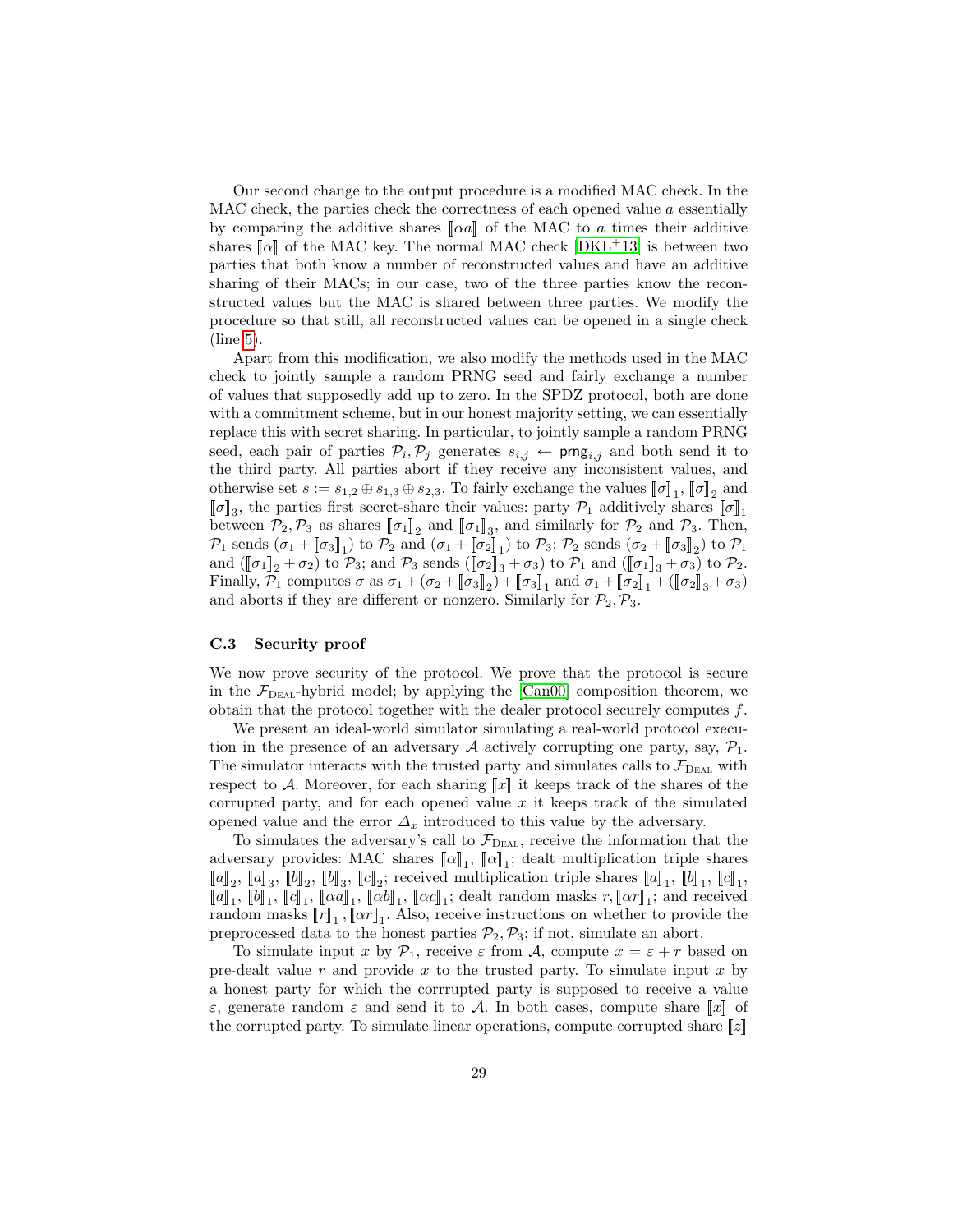locally. To simulate multiplication, simulate opening of  $\varepsilon = x - a$  and  $\rho = y - b$ : compute what the corrupted party should have sent, and set errors  $\Delta_{\varepsilon}, \Delta_{\rho}$  based on the values actually sent. Send random values for the honest parties.

To simulate a MAC check on opened values  $a_1, \ldots, a_M$ , simulate obtaining a random seed s (details left out because of space). Generate coefficients  $r_1, \ldots, r_M$ using the PRNG with seed s. Abort if  $\Delta_{a_i} \neq 0$  for some  $a_i$  but  $\sum r_i a_i = 0$ . If  $\Delta_{a_i} \neq 0$  for some  $a_i$ , generate random nonzero  $\sigma$ , otherwise, set  $\sigma = 0$ . Simulate the secure check whether  $[\![\sigma]\!]_1 + [\![\sigma]\!]_2 + [\![\sigma]\!]_3$  (details left out because of space) and abort the simulation if  $\sigma \neq 0$  but  $\sigma \neq 0$  but  $\sigma + \Delta_{\sigma} = 0$ .

To simulate output where  $\mathcal{P}_k = \mathcal{P}_1$ , simulate opening y' to  $\mathcal{P}_2, \mathcal{P}_3$ , giving error  $\Delta_{y'}$ , and simulate the MAC check as above. Receive output y from the trusted party, compute  $y' = y + r$  and send it to the adversary on behalf of  $\mathcal{P}_2, \mathcal{P}_3$ . Check whether A provides correct r on behalf of  $\mathcal{P}_1$  and, based on this, instruct the trusted party on whether or not to provide output to  $\mathcal{P}_2, \mathcal{P}_3$ .

To simulate output where  $\mathcal{P}_i = \mathcal{P}_1$  and e.g.  $\mathcal{P}_j = \mathcal{P}_2$ , generate random y' and simulate opening to that value, giving error  $\Delta_{\nu'}$ , and simulate the MAC check as above. Receive y from the trusted party, and send values  $r, \llbracket r \rrbracket$  such that  $y + r = y + \llbracket r \rrbracket_1 + \llbracket r \rrbracket_2 = y'$ . Receive values from A on behalf of the honest parties and instruct the trusted party on whether to provide output to the honest parties based on whether or not the adversary provides the expected values.

**Theorem 3.** Let  $N$  be an integer, and let  $f$  be a function given by an arithmetic circuit over  $\mathbb{Z}_p$ , where  $p > 2^{\sigma}$ . Assuming secure PRNGs, the protocol in Fig. [10](#page-27-0) securely computes f with statistical security parameter  $\sigma$  for honest majority in the  $\mathcal{F}_{\text{DEAL}}$ -hybrid model.

Proof. We have to show indistinguishability of the joint honest and adversarial outputs between the real-world and ideal-world executions.

For the computation itself (i.e., input, linear operation, multiplication, and output), observe that we can indeed simulate all exchanged values by random values. For input, exchanged value  $x - r$  is random to  $\mathcal{P}_1$  because the random mask r. For multiplication, when opening  $x - a$  and  $y - b$ , this is by inclusion of the uniformly random value  $\llbracket a \rrbracket$ ; if the input is additionally shared between the three parties, this is because  $\llbracket x \rrbracket_k$  is masked by random  $\delta$ , and the other values contain the uniformly random value  $\llbracket a \rrbracket$ . Similarly, for outputting, as a result of masks  $\delta$  and  $\llbracket r \rrbracket$ , we can simulate the exchanged values by random values.

Now, consider the MAC check. Recall that the ideal-world simulator aborts if  $\Delta_{a_i} \neq 0$  for some  $a_i$  but  $\sum r_i a_i = 0$ . Suppose the adversary can let this happen with probability at least  $1/|\mathbb{Z}_p| + \mu(\kappa)$ , where  $\mu$  is nonnegligible in the security parameter. Note that if the coefficients  $r_i$  are generated uniformly at random, the probability that the simulator fails is  $1/|\mathbb{Z}_p|$ . This is because the mapping  $(r_1, \ldots, r_M) \mapsto \sum_i r_i \Delta_{a_i} = 0$  is a nonzero linear mapping which has a null space of dimension  $M - 1$ , so randomly generated coefficients have probability  $|\mathbb{Z}_p|^{M-1}/\mathbb{Z}_p^M = 1/|\mathbb{Z}_p|$  of ending up in the null space. Hence, we can make a distinguisher for the PRNG by receiving coefficients  $r_1, \ldots, r_M$  generated either uniformly at random or from the PRNG; simulating the protocol